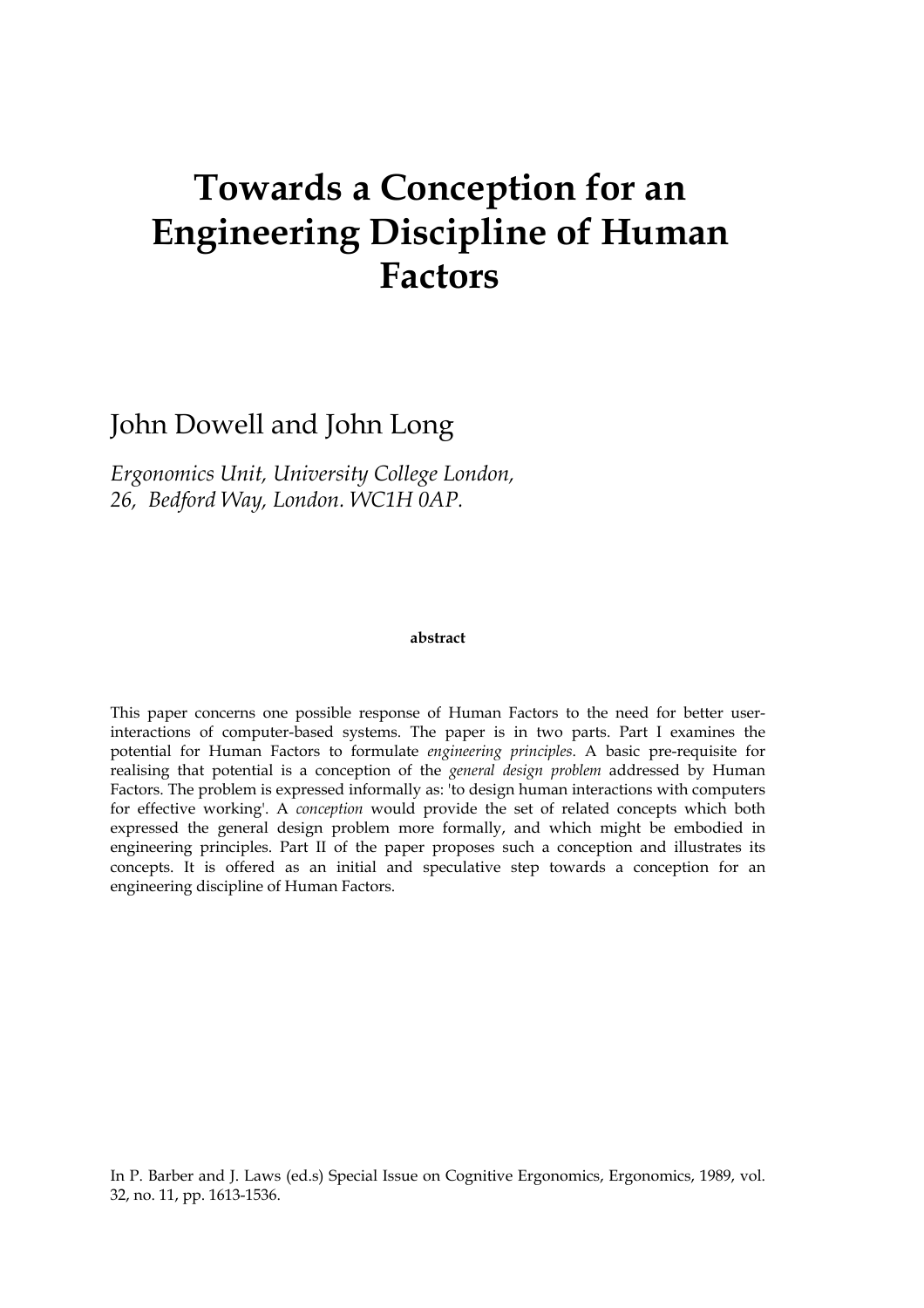# **Part I. Requirement for Human Factors as an Engineering Discipline of Human-Computer Interaction**

| 1.1  |                                               |  |
|------|-----------------------------------------------|--|
| 1.2. |                                               |  |
| 1.3. |                                               |  |
| 1.4. |                                               |  |
| 1.5. | The Requirement for an Engineering Conception |  |
|      |                                               |  |

### 1.1. Introduction

Advances in computer technology continue to raise expectations for the effectiveness of its applications. No longer is it sufficient for computer-based systems simply 'to work', but rather, their contribution to the success of the organisations utilising them is now under scrutiny (Didner, 1988). Consequently, views of organisational effectiveness must be extended to take account of the (often unacceptable) demands made on people interacting with computers to perform work, and the needs of those people. Any technical support for such views must be similarly extended (Cooley, 1980).

With recognition of the importance of 'human-computer interactions' as a determinant of effectiveness (Long, Hammond, Barnard, and Morton, 1983), Cognitive Ergonomics is emerging as a new and specialist activity of Ergonomics or Human Factors (HF). Throughout this paper, HF is to be understood as a discipline which includes Cognitive Ergonomics, but only as it addresses humancomputer interactions. This usage is contrasted with HF as a discipline which more generally addresses human-machine interactions.

HF seeks to support the development of more effective computer-based systems. However, it has yet to prove itself in this respect, and moreover, the adequacy of the HF response to the need for better human-computer interactions is of concern. For it continues to be the case that interactions result from relatively *ad hoc* design activities to which may be attributed, at least in part, the frequent ineffectiveness of systems (Thimbleby, 1984).

This paper is concerned to develop one possible response of HF to the need for better humancomputer interactions. It is in two parts. Part I examines the potential for HF to formulate HF engineering principles for supporting its better response. Pre-requisite to the realisation of that potential, it concludes, is a conception of the *general design problem* it addresses. Part II of the paper is a proposal for such a conception.

The structure of the paper is as follows. Part I first presents a characterisation of HF (Section 1.2) with regard to: the general design problem it addresses; its practices providing solutions to that problem; and its knowledge supporting those practices. The characterisation identifies the relations of HF with Software Engineering (SE) and with the super-ordinate discipline of Human-Computer Interaction (HCI). The characterisation supports both the assessment of contemporary HF and the arguments for the requirement of an engineering HF discipline.

Assessment of contemporary HF (Section 1.3.) concludes that its practices are predominantly those of a craft. Shortcomings of those practices are exposed which indict the absence of support from appropriate formal discipline knowledge. This absence prompts the question as to what might be the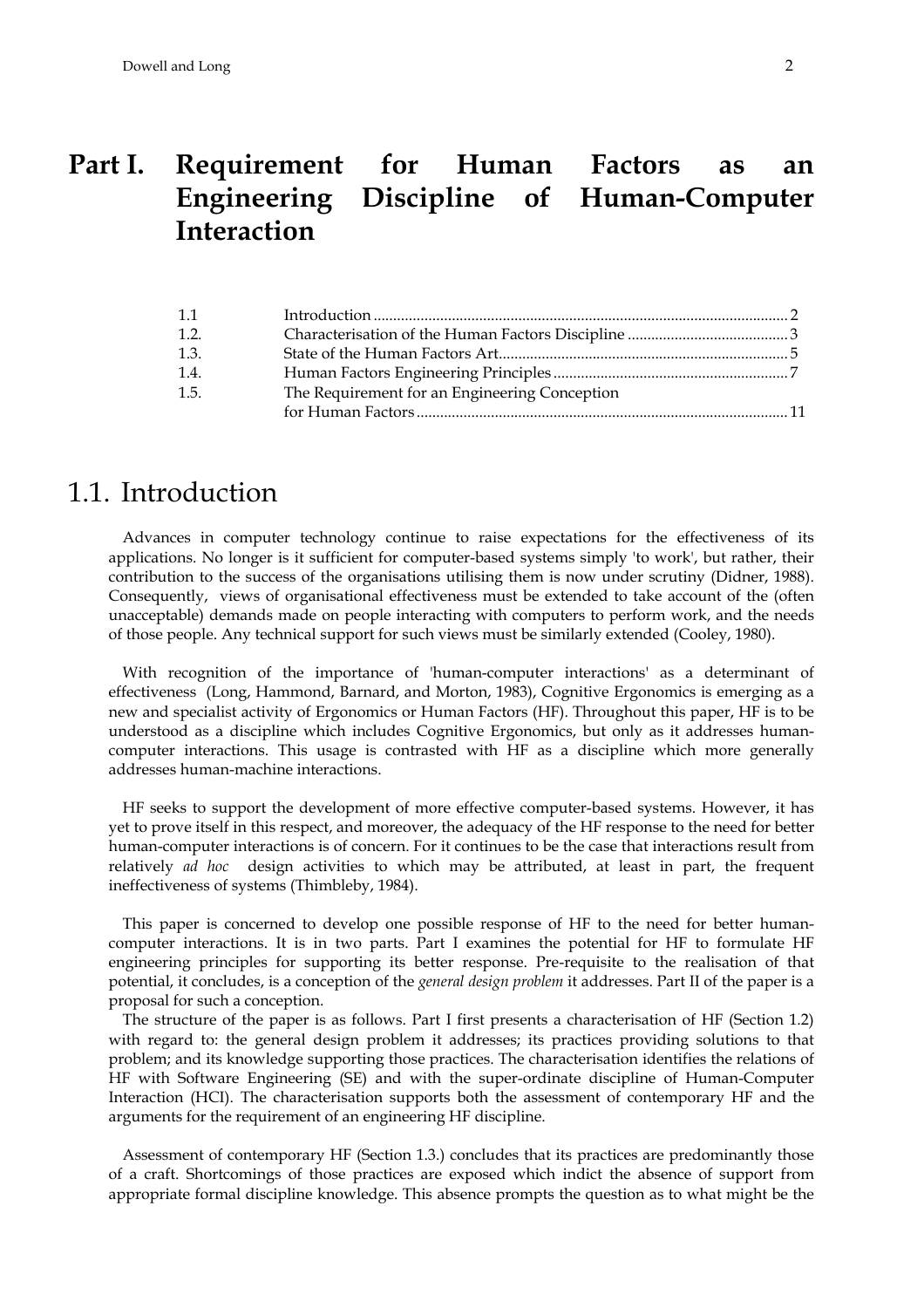formal knowledge which HF could develop, and what might be the process of its formulation. By comparing the HF general design problem with other, better understood, general design problems, and by identifying the formal knowledge possessed by the corresponding disciplines, the potential for HF engineering principles is suggested (Section 1.4.).

However, a pre-requisite for the formulation of any engineering principle is a conception. A *conception* is a unitary (and consensus) view of a general design problem; its power lies in the coherence and completeness of its definition of the concepts which can express that problem. Engineering principles are articulated in terms of those concepts. Hence, the requirement for a conception for the HF discipline is concluded (Section 1.5.).

If HF is to be a discipline of the superordinate discipline of HCI, then the origin of a 'conception for HF' needs to be in a conception for the discipline of HCI itself. A conception (at least in form) as might be assumed by an engineering HCI discipline has been previously proposed (Dowell and Long, 1988a). It supports the conception for HF as an engineering discipline of HCI presented in Part II.

### 1.2. Characterisation of the Human Factors Discipline

HF seeks to support systems development through the systematic and reasoned design of humancomputer interactions. As an endeavour, however, HF is still in its infancy, seeking to establish its identity and its proper contribution to systems development. For example, there is little consensus on how the role of HF in systems development is, or should be, configured with the role of SE (Walsh, Lim, Long, and Carver, 1988). A characterisation of the HF discipline is needed to clarify our understanding of both its current form and any conceivable future form. A framework supporting such a characterisation is summarised below (following Long and Dowell, 1989).

Most definitions of disciplines assume three primary characteristics: a general problem; practices, providing solutions to that problem; and knowledge, supporting those practices. This characterisation presupposes classes of general problem corresponding with types of discipline. For example, one class of general problem is that of the general *design* proble[m1](#page-2-0) and includes the design of artefacts (of bridges, for example) and the design of 'states of the world' (of public administration, for example). Engineering and craft disciplines address general design problems.

Further consideration also suggests that any general problem has the necessary property of a scope, delimiting the province of concern of the associated discipline. Hence may disciplines also be distinguished from each other; for example, the engineering disciplines of Electrical and Mechanical Engineering are distinguished by their respective scopes of electrical and mechanical artefacts. So, knowledge possessed by Electrical Engineering supports its practices solving the general design problem of designing electrical artefacts (for example, Kirchoff's Laws would support the analysis of branch currents for a given network design for an amplifier's power supply).

Although rudimentary, this framework can be used to provide a characterisation of the HF discipline. It also allows a distinction to be made between the disciplines of HF and SE. First, however, it is required that the super-ordinate discipline of HCI be postulated. Thus, HCI is a discipline addressing a general design problem expressed informally as:

'to design human-computer interactions for effective working'.

j

The scope of the HCI general design problem includes: humans, both as individuals, as groups, and as social organisations; computers, both as programmable machines, stand-alone and networked, and as functionally embedded devices within machines; and work, both with regard to individuals and the organisations in which it occurs (Long, 1989). For example, the general design problem of HCI

<span id="page-2-0"></span><sup>&</sup>lt;sup>1</sup>They are to be distinguished from the class of general scientific problem of the explanation and prediction of phenomena.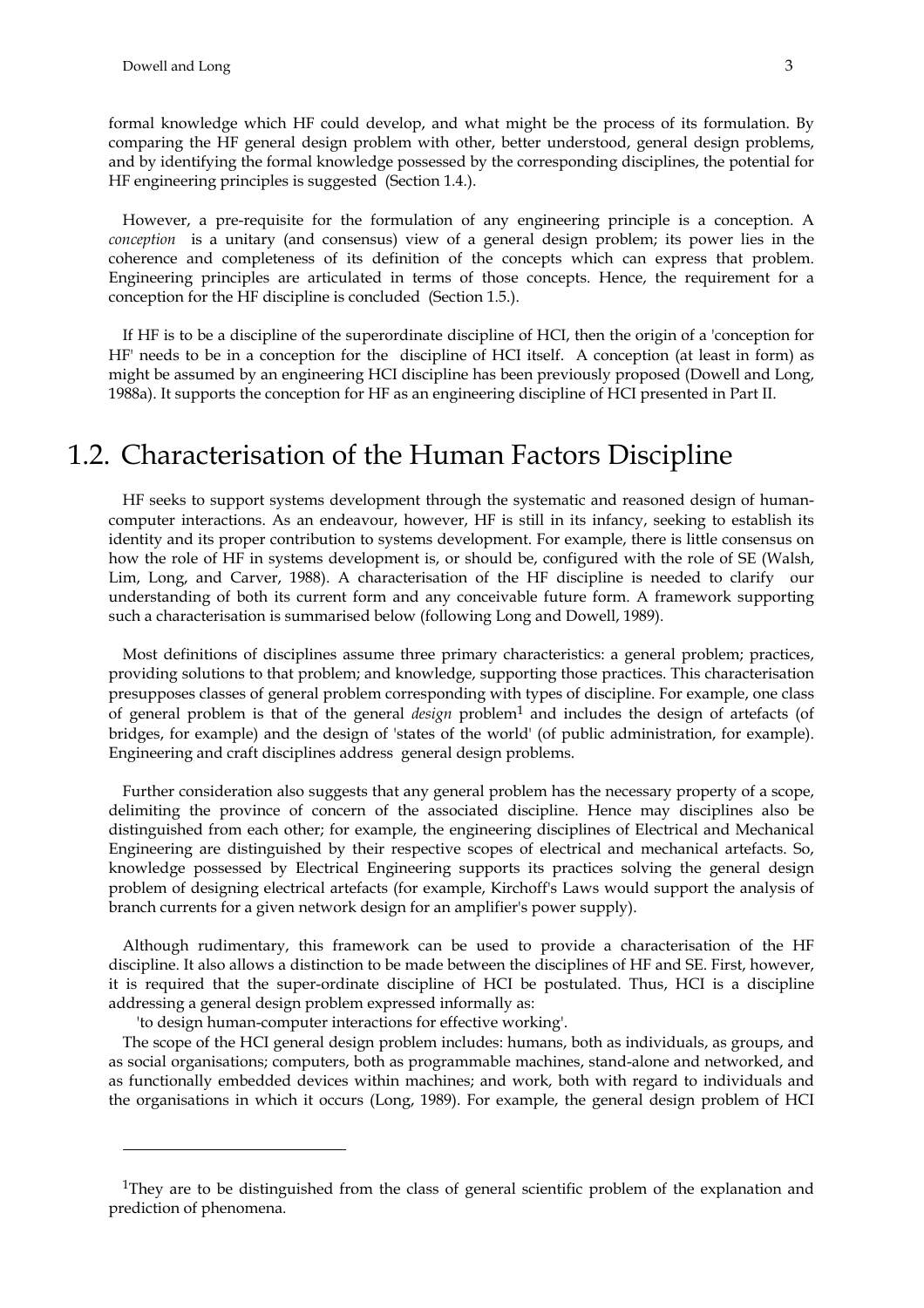includes the problems of designing the effective use of navigation systems by aircrew on flight-decks, and the effective use of wordprocessors by secretaries in offices.

The general design problem of HCI can be decomposed into two general design problems, each having a particular scope. Whilst subsumed within the general design problem of HCI, these two general design problems are expressed informally as:

'to design human interactions with computers for effective working'; and

'to design computer interactions with humans for effective working'.

Each general design problem can be associated with a different discipline of the superordinate discipline of HCI. HF addresses the former, SE addresses the latter. With different - though complementary - aims, both disciplines address the design of human-computer interactions for effective working. The HF discipline concerns the physical and mental aspects of the human interacting with the computer. The SE discipline concerns the physical and software aspects of the computer interacting with the human.

The *practices* of HF and SE are the activities providing solutions to their respective general design problems and are supported by their respective *discipline knowledge*. Figure 1 shows schematically this characterisation of HF as a sub-discipline of HCI (following Long and Dowell, 1989). The following section employs the characterisation to evaluate contemporary HF.



**Figure 1. A characterisation of HF as a sub-discipline of HCI (following Long and Dowell, 1989).**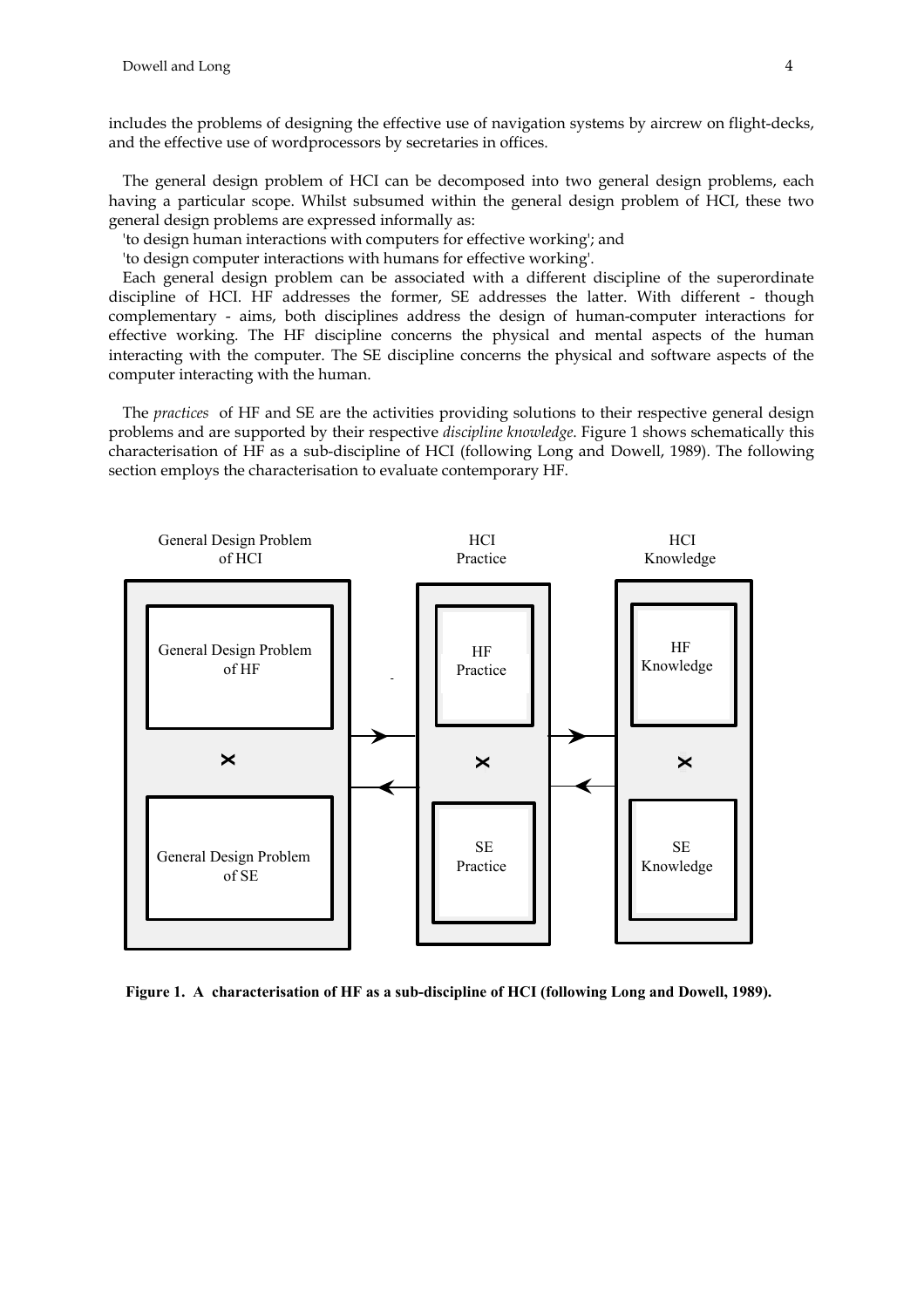-

### 1.3. State of the Human Factors Art

It would be difficult to reject the claim that the contemporary HF discipline has the character of a craft (at times even of a technocratic art). Its practices can justifiably be described as a highly refined form of design by 'trial and error' (Long and Dowell, 1989). Characteristic of a craft, the execution and success of its practices in systems development depends principally on the expertise, guided intuition and accumulated experience which the practitioner brings to bear on the design problem<sup>1</sup>.

It is also claimed that HF will always be a craft: that ultimately only the mind itself has the capability for reasoning about mental states, and for solving the under-specified and complex problem of designing user-interactions (see Carey, 1989); that only the designer's mind can usefully infer the motivations underlying purposeful human behaviour, or make subjective assessments of the elegance or aesthetics of a computer interface (Bornat and Thimbleby, 1989).

The dogma of HF as necessarily a craft whose knowledge may only be the accrued experience of its practitioners, is nowhere presented rationally. Notions of the indeterminism, or the un-predictability of human behaviour are raised simply as a gesture. Since the dogma has support, it needs to be challenged to establish the extent to which it is correct, or to which it compels a misguided and counter-productive doctrine (see also, Carroll and Campbell, 1986).

Current HF practices exhibit four primary deficiencies which prompt the need to identify alternative forms for HF. First, HF practices are in general poorly *integrated* into systems development practices, nullifying the influence they might otherwise exert. Developers make implicit and explicit decisions with implications for user-interactions throughout the development process, typically without involving HF specialists. At an early stage of design, HF may offer only advice - advice which may all too easily be ignored and so not implemented. Its main contribution to the development of userinteractive systems is the evaluations it provides. Yet these are too often relegated to the closing stages of development programmes, where they can only suggest minor enhancements to completed designs because of the prohibitive costs of even modest re-implementations (Walsh et al,1988).

Second, HF practices have a suspect *efficacy*. Their contribution to improving product quality in any instance remains highly variable. Because there is no guarantee that experience of one development programme is appropriate or complete in its recruitment to another, re-application of that experience cannot be assured of repeated success (Long and Dowell, 1989).

Third, HF practices are *inefficient*. Each development of a system requires the solving of new problems by implementation then testing. There is no formal structure within which experience accumulated in the successful development of previous systems can be recruited to support solutions to the new problems, except through the memory and intuitions of the designer. These may not be shared by others, except indirectly (for example, through the formulation of heuristics), and so experience may be lost and may have to be re-acquired (Long and Dowell, 1989).

<span id="page-4-0"></span><sup>&</sup>lt;sup>1</sup>The claimed craft status of HF practice remains unaffected by the counterclaim that science and, in particular, psychology, offers guidance to the designer. The guidance may be direct - by the designer's familiarity with psychological theory and practice, or may be indirect by means of guidelines derived from psychological findings. In both cases, the guidance can offer only advice which must be implemented then tested to assess its effectiveness. Since the general scientific problem is the explanation and prediction of phenomena, and not the design of artifacts, the guidance cannot be directly embodied in design specifications which offer a guarantee with respect to the effectiveness of the implemented design. It is not being claimed here that the application of psychology directly or indirectly cannot contribute to better practice or to better designs, only that a practice supported in such a manner remains a craft, because its practice is by implementation then test, that is, by trial and error (see also Long and Dowell, 1989).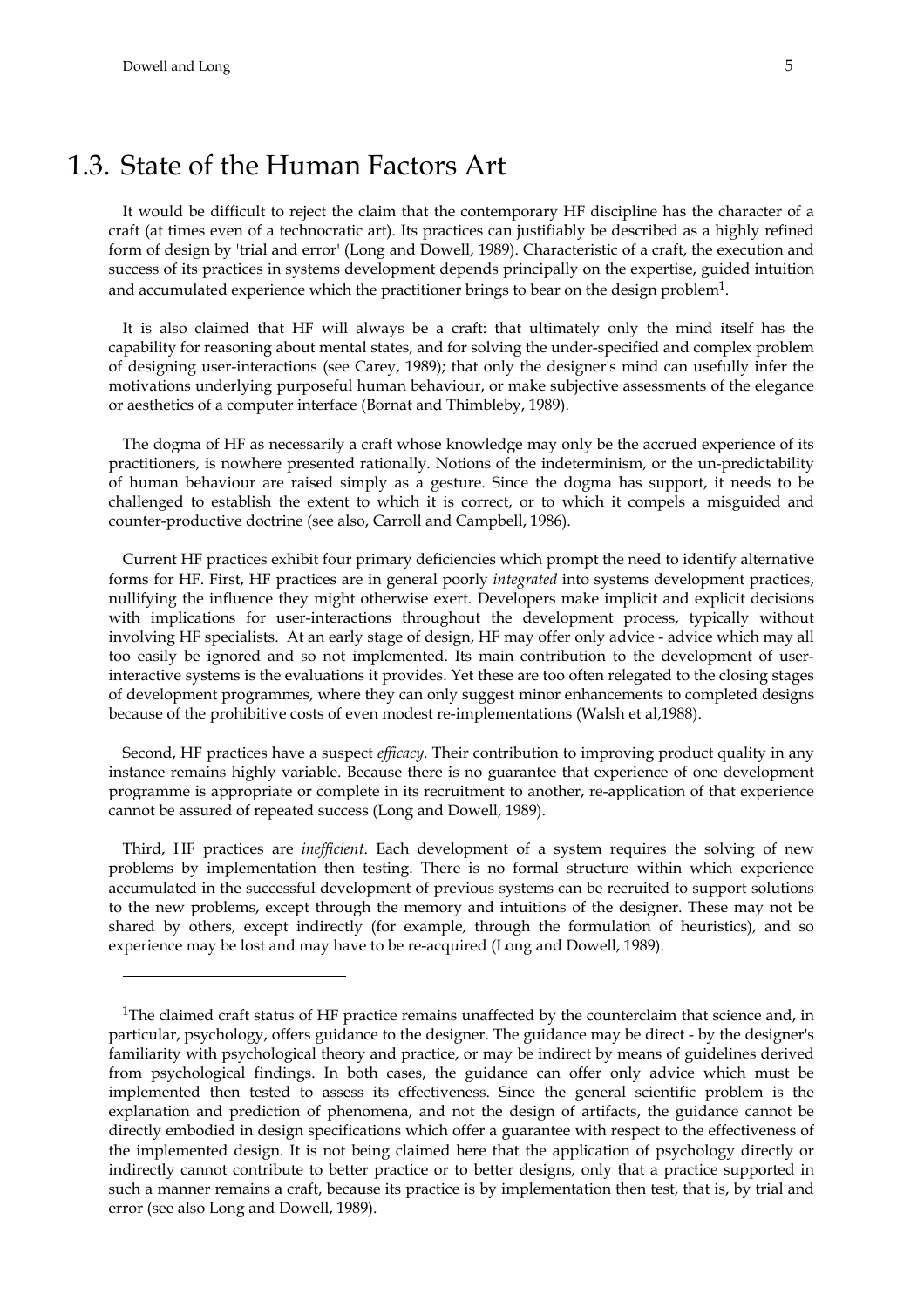j

Fourth, there are insufficient signs of systematic and intentional *progress* which will alleviate the three deficiencies of HF practices cited above. The lack of progress is particularly noticeable when HF is compared with the similarly nascent discipline of SE (Gries, 1981; Morgan, Shorter and Tainsh, 1988).

These four deficiencies are endemic to the craft nature of contemporary HF practice. They indict the tacit HF discipline knowledge consisting of accumulated experience embodied in procedures, even where that experience has been influenced by guidance offered by the science of psychology (see earlier footnote). Because the knowledge is tacit (i.e., implicit or informal), it cannot be operationalised, and hence the role of HF in systems development cannot be planned as would be necessary for the proper integration of the knowledge. Without being operationalised, its knowledge cannot be *tested*, and so the efficacy of the practices it supports cannot be guaranteed. Without being tested, its knowledge cannot be *generalised* for new applications and so the practices it can support will be inefficient. Without being operationalised, testable, and general, the knowledge cannot be *developed* in any structured way as required for supporting the systematic and intentional progress of the HF discipline.

It would be incorrect to assume the current absence of formality of HF knowledge to be a necessary response to the indeterminism of human behaviour. Both tacit discipline knowledge and 'trial and error' practices may simply be symptomatic of the early stage of development of the discipline<sup>1</sup>. The extent to which human behaviour is deterministic for the purposes of designing interactive computerbased systems needs to be independently established. Only then might it be known if HF discipline knowledge could be formal. Section 1.4. considers what form that knowledge might take, and Section 1.5. considers what might be the process of its formulation.

### 1.4. Human Factors Engineering Principles

HF has been viewed earlier (Section 1.2.) as comparable to other disciplines which address general design problems: for example, Civil Engineering and Health Administration. The nature of the formal knowledge of a future HF discipline might, then, be suggested by examining such disciplines. The general design problems of different disciplines, however, must first be related to their characteristic practices, in order to relate the knowledge supporting those practices. The establishment of this relationship follows.

The 'design' disciplines are ranged according to the 'hardness' or 'softness' of their respective general design problems. 'Hard' and 'soft' may have various meanings in this context. For example, hard design problems may be understood as those which include criteria for their 'optimal' solution (Checkland, 1981). In contrast, soft design problems are those which do not include such criteria. Any solution is assessed as 'better or worse' relative to other solutions. Alternatively, the hardness of a problem may be distinguished by its level of description, or the formality of the knowledge available for its specification (Carroll and Campbell, 1986). However, here hard and soft problems will be generally distinguished by their *determinism for the purpose*, that is, by the need for design solutions to be determinate. In this distinction between problems is implicated: the proliferation of variables expressed in a problem and their relations; the changes of variables and their relations, both with regard to their values and their number; and more generally, complexity, where it includes factors other than those identified. The variables implicated in the HF general design problem are principally those of human behaviours and structures.

A discipline's practices construct solutions to its general design problem. Consideration of disciplines indicates much variation in their use of specification as a practice in constructing solutions.

<span id="page-5-0"></span><sup>1</sup> Such was the history of many disciplines: the origin of modern day Production Engineering, for example, was a nineteenth century set of craft practices and tacit knowledge.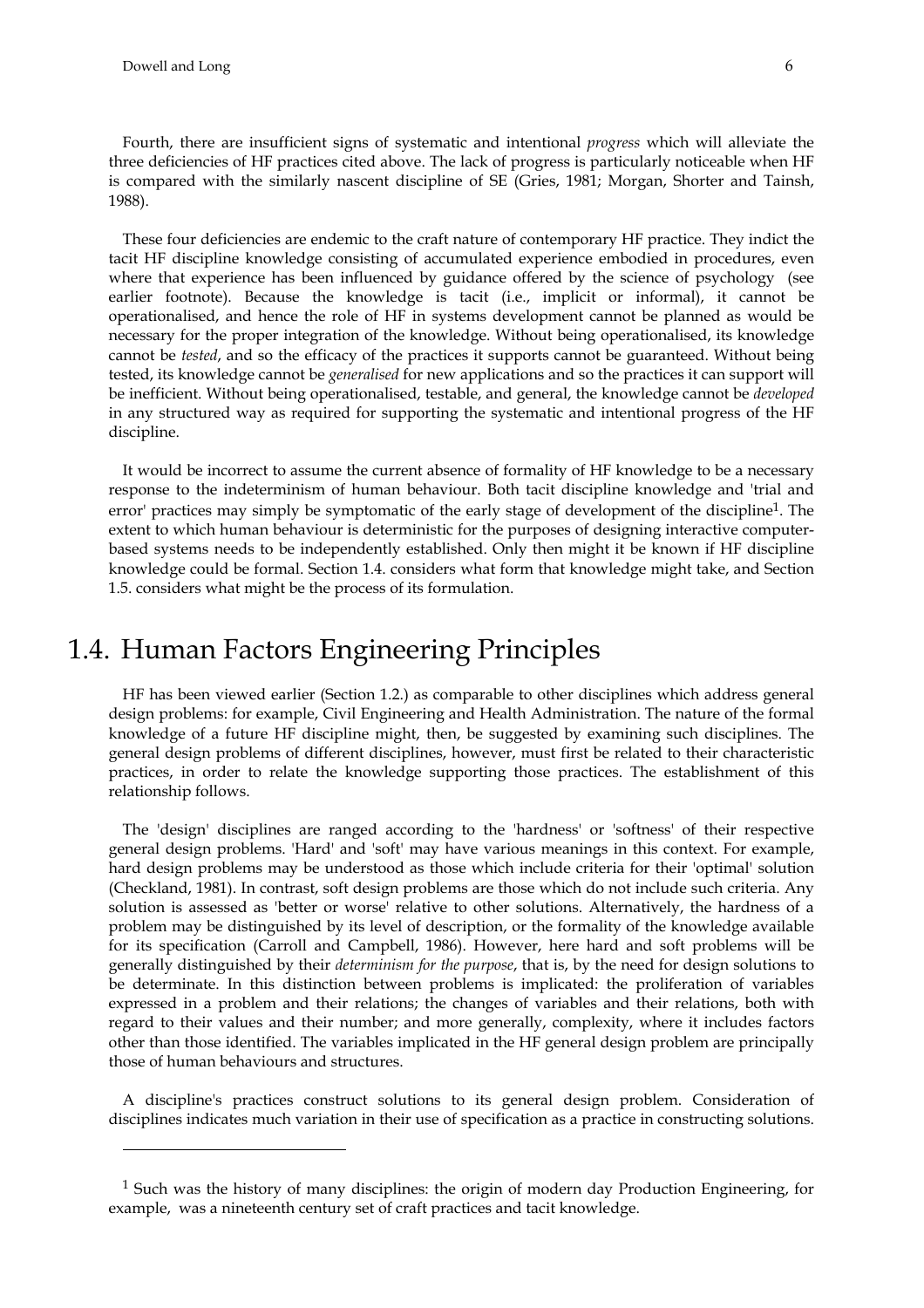This variation, however, appears not to be dependent on variations in the hardness of the general design problems. Rather, disciplines appear to differ in the *completeness* with which they specify solutions to their respective general design problems before implementation occurs. At one extreme, some disciplines specify solutions completely before implementation: their practices may be described as 'specify then implement' (an example might be Electrical Engineering). At the other extreme, disciplines appear not to specify their solutions at all before implementing them: their practices may be described as 'implement and test' (an example might be Graphic Design). Other disciplines, such as SE, appear characteristically to specify solutions partially before implementing them: their practices may be described as 'specify *and* implement'. 'Specify then Implement', therefore, and 'implement and test', would appear to represent the extremes of a dimension by which disciplines may be distinguished by their practices. It is a dimension of the completeness with which they specify design solutions.





**Figure 2. A Classification Space for 'Design' Disciplines**

Taken together, the dimension of problem hardness, characterising general design problems, and the dimension of specification completeness, characterising discipline practices, constitute a classification space for design disciplines such as Electrical Engineering and Graphic Design. The space is shown in Figure 2, including for illustrative purposes, the speculative location of SE.

Two conclusions are prompted by Figure 2. First, a general relation may be apparent between the hardness of a general design problem and the *realiseable* completeness with which its solutions might be specified. In particular, a boundary condition is likely to be present beyond which more complete solutions could not be specified for a problem of given hardness. The shaded area of Figure 2 is intended to indicate this condition, termed the 'Boundary of Determinism' - because it derives from the determinism of the phenomena implicated in the general design problem. It suggests that whilst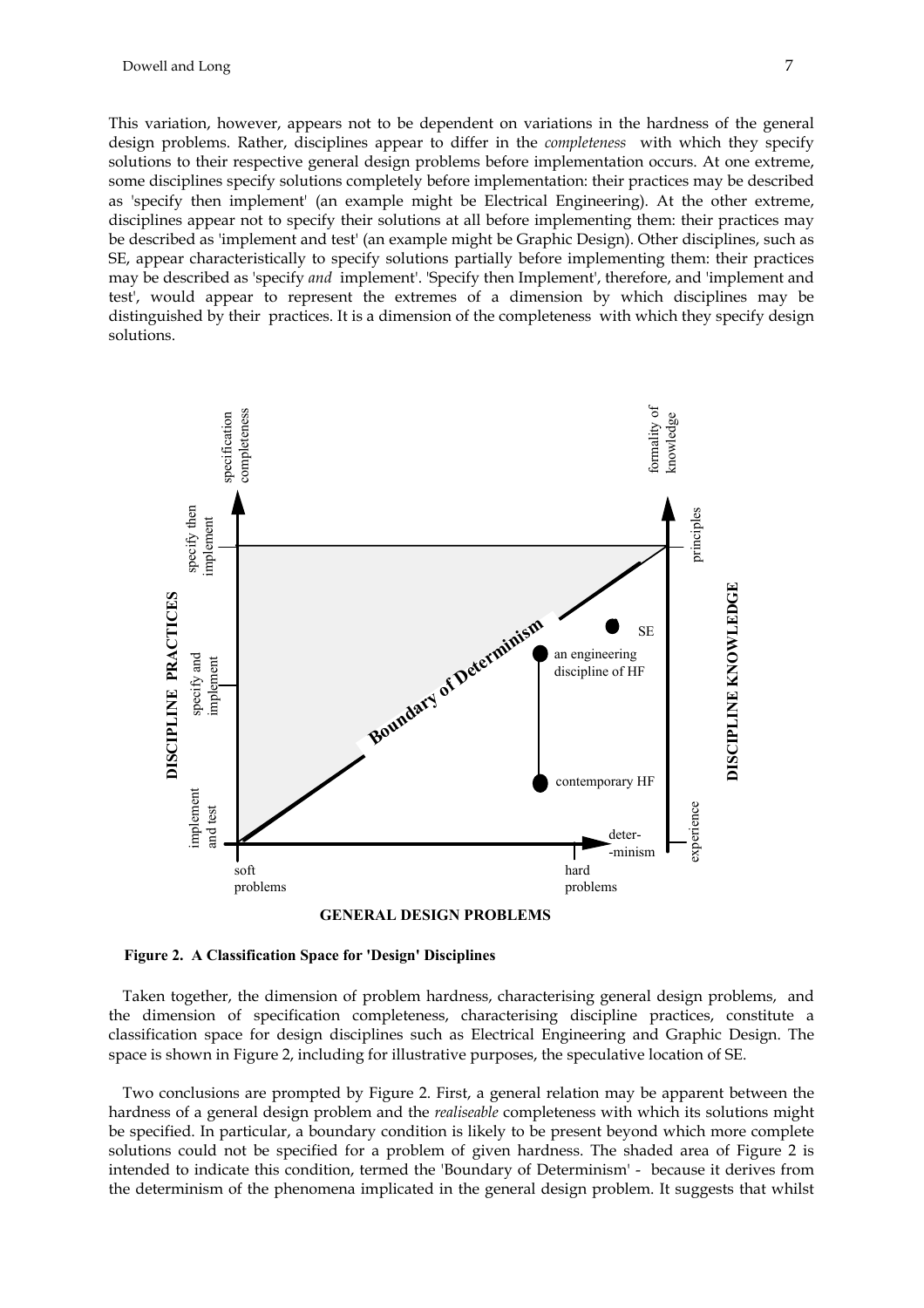very soft problems may only be solved by 'implement and test' practices, hard problems may be solved by 'specify then implement' practices.

Second, it is concluded from Figure 2 that the *actual* completeness with which solutions to a general design problem are specified, and the realiseable completeness, might be at variance. Accordingly, there may be different possible forms of the same discipline - each form addressing the same problem but with characteristically different practices. With reference to HF then, the contemporary discipline, a craft, will characteristically solve the HF general design problem mainly by 'implementation and testing'. If solutions are specified at all, they will be incomplete before being implemented. Yet depending on the hardness of the HF general design problem, the realiseable completeness of specified solutions may be greater and a future form of the discipline, with practices more characteristically those of 'specify then implement', may be possible. For illustrative purposes, those different forms of the HF discipline are located speculatively in the figure.

Whilst the realiseable completeness with which a discipline may specify design solutions is governed by the hardness of the general design problem, the actual completeness with which it does so is governed by the formality of the knowledge it possesses. Consideration of the traditional engineering disciplines supports this assertion. Their modern-day practices are characteristically those of 'specify then implement', yet historically, their antecedents were 'specify and implement' practices, and earlier still - 'implement and test' practices. For example, the early steam engine preceded formal knowledge of thermodynamics and was constructed by 'implementation and testing'. Yet designs of thermodynamic machines are now relatively completely specified before being implemented, a practice supported by formal knowledge. Such progress then, has been marked by the increasing formality of knowledge. It is also in spite of the increasing complexity of new technology - an increase which might only have served to make the general design problem more soft, and the boundary of determinism more constraining. The dimension of the formality of a discipline's knowledge - ranging from experience to principles, is shown in Figure 2 and completes the classification space for design disciplines.

It should be clear from Figure 2 that there exists no pre-ordained relationship between the formality of a discipline's knowledge and the hardness of its general design problem. In particular, the practices of a (craft) discipline supported by experience - that is, by informal knowledge - may address a hard problem. But also, within the boundary of determinism, that discipline could acquire formal knowledge to support specification as a design practice.

In Section 1.3, four deficiencies of the contemporary HF discipline were identified. The absence of formal discipline knowledge was proposed to account for these deficiencies. The present section has been concerned to examine the potential for HF to develop a more formal discipline knowledge. The potential would appear to be governed by the hardness of the HF general design problem, that is, by the determinism of the human behaviours which it implicates, at least with respect to any solution of that problem. And clearly, human behaviour is, in some respects and to some degree, deterministic. For example, drivers' behaviour on the roads is determined, at least within the limits required by a particular design solution, by traffic system protocols. A training syllabus determines, within the limits required by a particular solution, the behaviour of the trainees - both in terms of learning strategies and the level of training required. Hence, formal HF knowledge is to some degree attainable. At the very least, it cannot be excluded that the model for that formal knowledge is the knowledge possessed by the established engineering disciplines.

 Generally, the established engineering disciplines possess formal knowledge: a corpus of operationalised, tested, and generalised principles. Those principles are prescriptive, enabling the complete specification of design solutions before those designs are implemented (see Dowell and Long, 1988b). This theme of *prescription* in design is central to the thesis offered here.

Engineering principles can be substantive or methodological (see Checkland, 1981; Pirsig, 1974). *Methodological Principles* prescribe the methods for solving a general design problem optimally. For example, methodological principles might prescribe the representations of designs specified at a general level of description and procedures for systematically decomposing those representations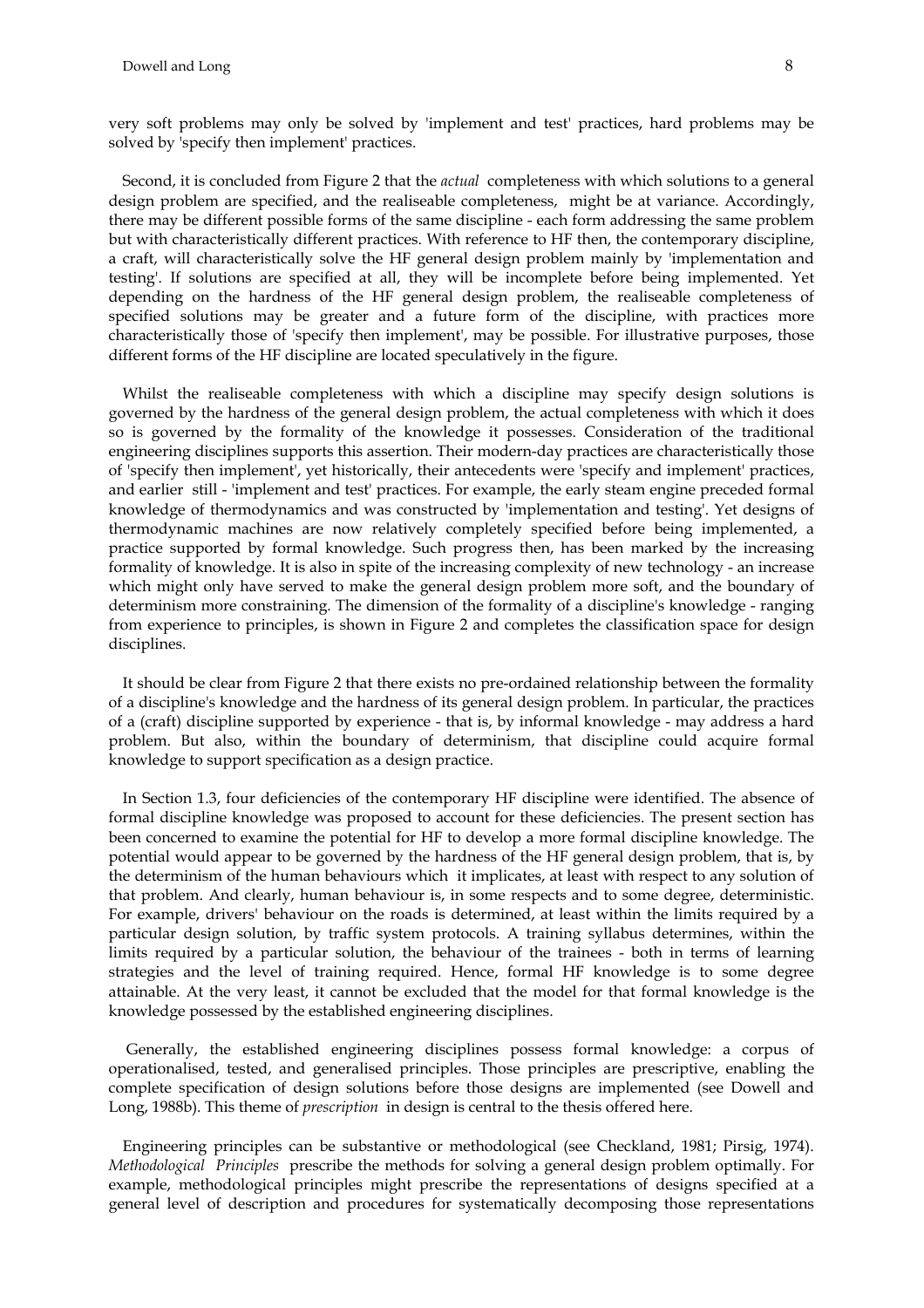until complete specification is possible at a level of description of immediate design implementation (Hubka, Andreason and Eder, 1988). Methodological principles would assure each lower level of specification as being a complete representation of an immediately higher level.

*Substantive Principles* prescribe the features and properties of artefacts, or systems that will constitute an optimal solution to a general design problem. As a simple example, a substantive principle deriving from Kirchoff's Laws might be one which would specify the physical structure of a network design (sources, resistances and their nodes etc) whose behaviour (e.g., distribution of current) would constitute an optimal solution to a design problem concerning an amplifier's power supply.

# 1.5. The Requirement for an Engineering Conception for Human Factors

The contemporary HF discipline does not possess either methodological or substantive engineering principles. The heuristics it possesses are either 'rules of thumb' derived from experience or guidelines derived from psychological theories and findings. Neither guidelines nor rules of thumb offer assurance of their efficacy in any given instance, and particularly with regard to the effectiveness of a design. The methods and models of HF (as opposed to methodological and substantive principles) are similarly without such an assurance. Clearly, any evolution of HF as an engineering discipline in the manner proposed here has yet to begin. There is an immediate need then, for a view of how it might begin, and how formulation of engineering principles might be precipitated.

van Gisch and Pipino (1986) have suggested the process by which scientific (as opposed to engineering) disciplines acquire formal knowledge. They characterise the activities of scientific disciplines at a number of levels, the most general being an epistemological enquiry concerning the nature and origin of discipline knowledge. From such an enquiry a paradigm may evolve. Although a paradigm may be considered to subsume all discipline activities (Long, 1987), it must, at the very least, subsume a coherent and complete definition of the concepts which in this case describe the General (Scientific) Problem of a scientific discipline. Those concepts, and their derivatives, are embodied in the explanatory and predictive theories of science and enable the formulation of research problems. For example, Newton's Principia commences with an epistemological enquiry, and a paradigm in which the concept of inertia first occurs. The concept of inertia is embodied in scientific theories of mechanics, as for example, in Newton's Second Law.

 Engineering disciplines may be supposed to require an equivalent epistemological enquiry. However, rather than that enquiry producing a paradigm, we may construe its product as a conception. Such a *conception* is a unitary (and consensus) view of the general design problem of a discipline. Its power lies in the coherence and completeness of its definition of concepts which express that problem. Hence, it enables the formulation of engineering principles which embody and instantiate those concepts. A conception (like a paradigm) is always open to rejection and replacement.

 HF currently does not possess a conception of its general design problem. Current views of the issue are ill-formed, fragmentary, or implicit (Shneiderman, 1980; Card, Moran and Newell, 1983; Norman and Draper, 1986). The lack of such a shared view is particularly apparent within the HF research literature in which concepts are ambiguous and lacking in coherence; those associated with the 'interface' (eg, 'virtual objects', 'human performance', 'task semantics', 'user error' etc) are particular examples of this failure. It is inconceiveable that a formulation of HF engineering principles might occur whilst there is no consensus understanding of the concepts which they would embody. Articulation of a conception must then be a pre-requisite for formulation of engineering principles for HF.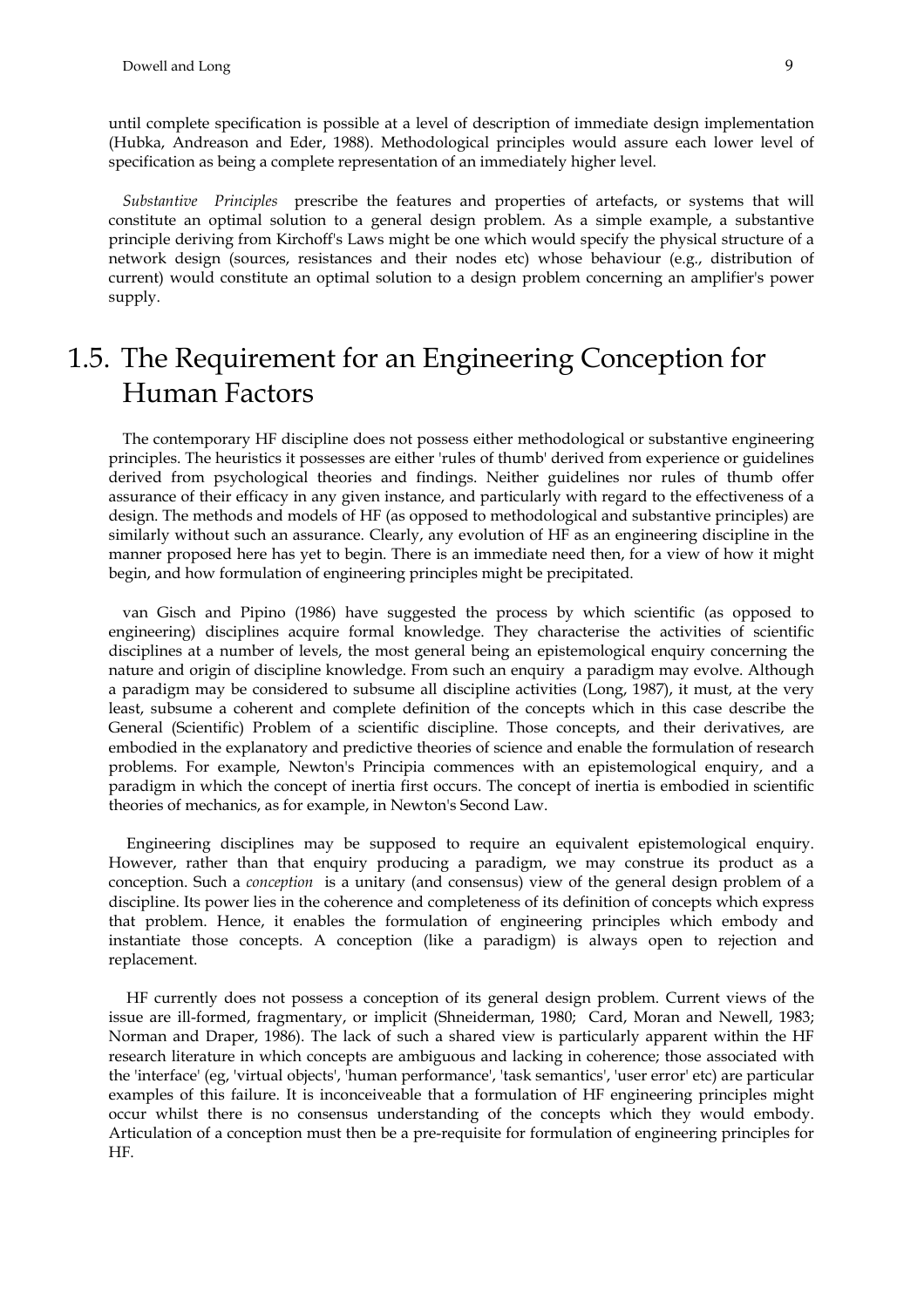The origin of a conception for the HF discipline must be a conception for the HCI discipline itself, the superordinate discipline incorporating HF. A conception (at least in form) as might be assumed by an engineering HCI discipline has been previously proposed (Dowell and Long, 1988a). It supports the conception for HF as an engineering discipline presented in Part II.

In conclusion, Part I has presented the case for an engineering conception for HF. A proposal for such a conception follows in Part II. The status of the conception, however, should be emphasised. First, the conception at this point in time is speculative. Second, the conception continues to be developed in support of, and supported by, the research of the authors. Third, there is no validation in the conventional sense to be offered for the conception at this time. Validation of the conception for HF will come from its being able to describe the design problems of HF, and from the coherence of its concepts, that is, from the continuity of relations, and agreement, between concepts. Readers may assess these aspects of validity for themselves. Finally, the validity of the conception for HF will also rest in its being a consensus view held by the discipline as a whole and this is currently not the case.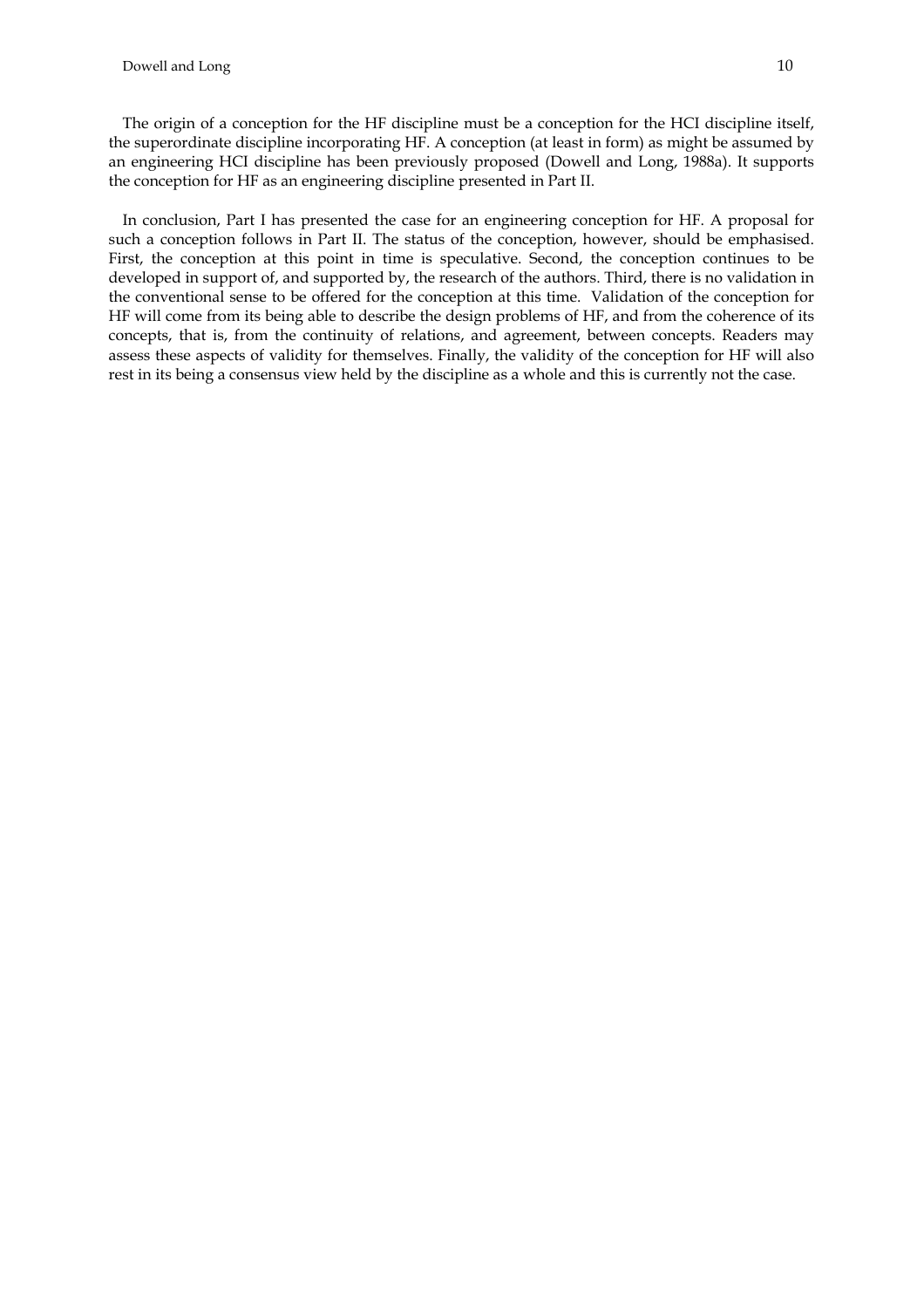# **Part II. Conception for an Engineering Discipline of Human Factors**

| 2.1. | Conception of the Human Factors General                                   |  |
|------|---------------------------------------------------------------------------|--|
|      |                                                                           |  |
| 2.2. |                                                                           |  |
| 2.3. | Conception of the Interactive Worksystem and                              |  |
|      |                                                                           |  |
| 2.4. | Conception of Performance of the Interactive                              |  |
|      |                                                                           |  |
| 2.5. | Conclusions and the Prospect for Human Factors Engineering Principles. 26 |  |

The potential for HF to become an engineering discipline, and so better to respond to the problem of interactive systems design, was examined in Part I. The possibility of realising this potential through HF engineering principles was suggested - principles which might prescriptively support HF design expressed as 'specify then implement'. It was concluded that a pre-requisite to the development of HF engineering principles, is a conception of the general design problem of HF, which was informally expressed as:

'to design human interactions with computers for effective working'.

Part II proposes a conception for HF. It attempts to establish the set of related concepts which can express the general design problem of HF more formally. Such concepts would be those embodied in HF engineering principles. As indicated in Section 1.1, the conception for HF is supported by a conception for an engineering discipline of HCI earlier proposed by Dowell and Long (1988a). Space precludes re-iteration of the conception for HCI here, other than as required for the derivation of the conception for HF. Part II first asserts a more formal expression of the HF general design problem which an engineering discipline would address. Part II then continues by elaborating and illustrating the concepts and their relations embodied in that expression.

# 2.1. Conception of the Human Factors General Design Problem.

The conception for the (super-ordinate) engineering discipline of HCI asserts a fundamental distinction between behavioural systems which perform work, and a world in which work originates, is performed and has its consequences. Specifically conceptualised are interactive worksystems consisting of human and computer behaviours together performing work. It is work evidenced in a world of physical and informational objects disclosed as domains of application. The distinction between worksystems and domains of application is represented schematically in Figure 3.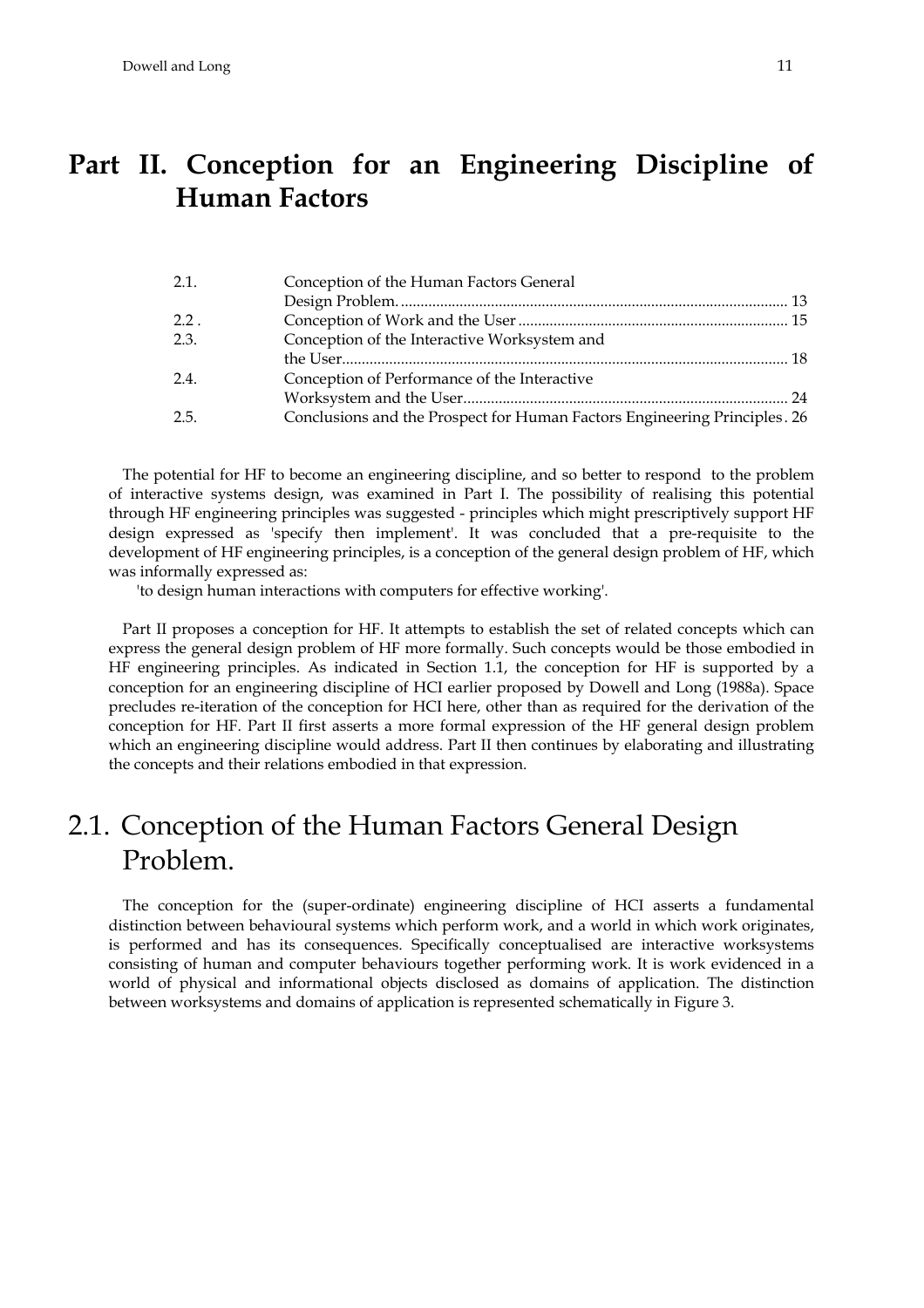



Effectiveness derives from the relationship of an interactive worksystem with its domain of application - it assimilates both the quality of the work performed by the worksystem, and the costs it incurs. Quality and cost are the primary constituents of the concept of performance through which effectiveness is expressed.

The concern of an engineering HCI discipline would be the design of interactive worksystems for performance. More precisely, its concern would be the design of behaviours constituting a worksystem  $\{S\}$  whose actual performance  $(P_A)$  conformed with some desired performance  $(P_D)$ . And to design {S} would require the design of human behaviours {U} interacting with computer behaviours {C}. Hence, conception of the general design problem of an engineering discipline of HCI is expressed as:

Specify then implement {U} and {C}, such that

 $\{U\}$  interacting with  $\{C\} = \{S\}$ as  $P_A \longrightarrow P_D$ where  $P_D = f^{\underline{n}} \{ Q_D, K_D \}$ 

QD expresses the desired quality of the products of work within the given domain of application,

 $K_D$  expresses acceptable (i.e., desired) costs incurred by the worksystem, i.e., by both human and computer.

The problem, when expressed as one of to 'specify then implement' designs of interactive worksystems, is equivalent to the general design problems characteristic of other engineering disciplines (see Section 1.4.).

The interactive worksystem can be distinguished as two separate, but interacting sub-systems, that is, a system of human behaviours interacting with a system of computer behaviours. The human behaviours may be treated as a behavioural system in their own right, but one interacting with the system of computer behaviours to perform work. It follows that the general design problem of HCI may be decomposed with regard to its scope (with respect to the human and computer behavioural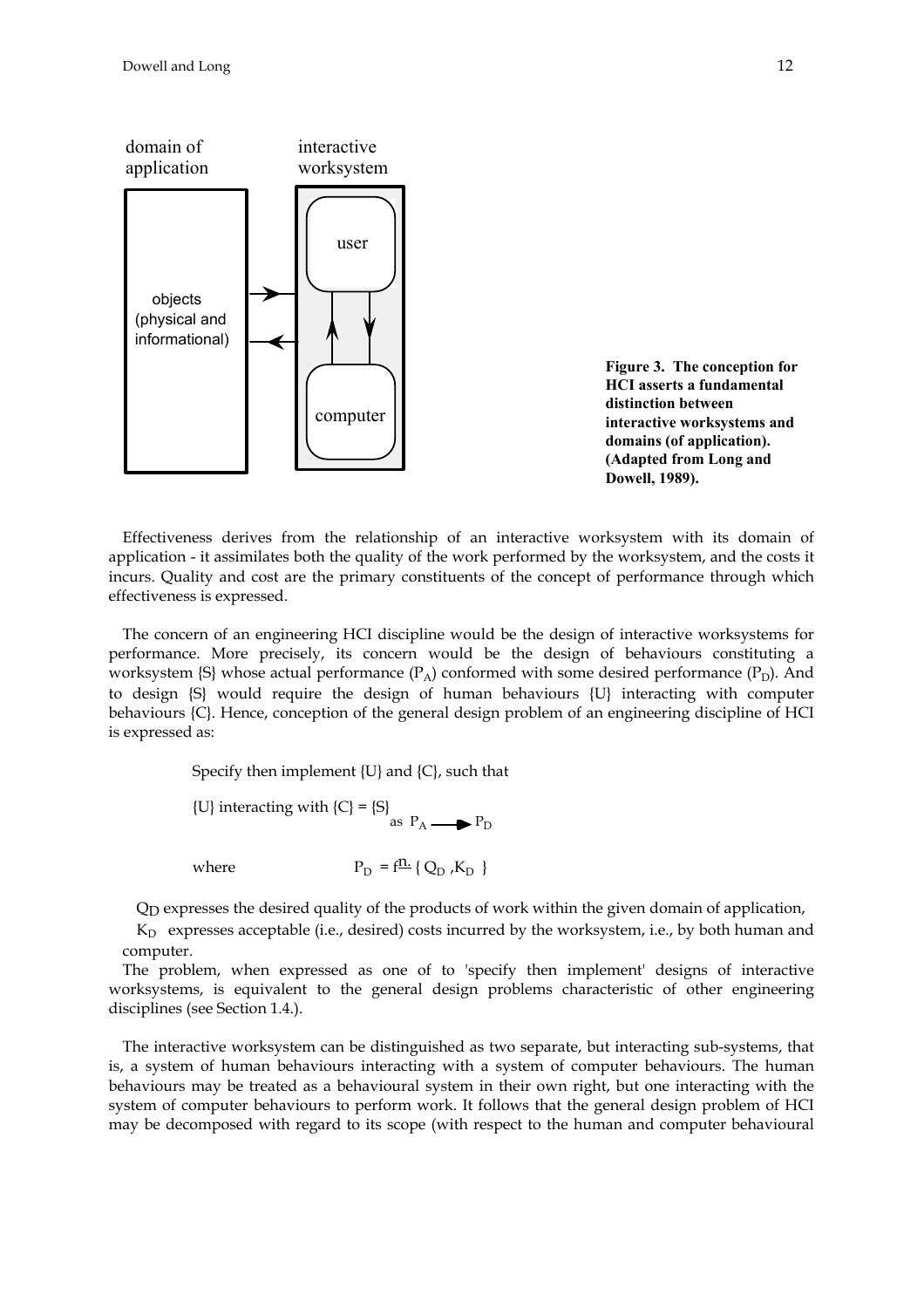sub-systems) giving two related problems. Decomposition with regard to the human behaviours gives the general design problem of the  $HF<sup>1</sup>$  discipline as:

Specify then implement {U} such that

$$
\text{[U] interacting with [C] = [S]} \text{as } P_A \longrightarrow P_D
$$

The general design problem of HF then, is one of producing implementable specifications of human behaviours {U} which, interacting with computer behaviours {C}, are constituted within a worksystem  $\{S\}$  whose performance conforms with a desired performance  $(P_D)$ .

The following sections elaborate the conceptualisation of human behaviours (the user, or users) with regard to the work they perform, the interactive worksystem in which they are constituted, and performance.

### 2.2 . Conception of Work and the User

The conception for HF identifies a world in which work originates, is performed and has its consequences. This section presents the concepts by which work and its relations with the user are expressed.

#### **Objects and their attributes**

Work occurs in a world consisting of *objects* and arises in the intersection of organisations and (computer) technology. Objects may be both abstract as well as physical, and are characterised by their *attributes*. Abstract attributes of objects are attributes of information and knowledge. Physical attributes are attributes of energy and matter. Letters (i.e., correspondence) are objects; their abstract attributes support the communication of messages etc; their physical attributes support the visual/verbal representation of information via language.

#### **Attributes and levels of complexity**

The different attributes of an object may emerge at different levels within a hierarchy of *levels of complexity* (see Checkland, 1981). For example, characters and their configuration on a page are physical attributes of the object 'a letter' which emerge at one level of complexity; the message of the letter is an abstract attribute which emerges at a higher level of complexity.

Objects are described at different levels of description commensurate with their levels of complexity. However, at a high level of description, separate objects may no longer be differentiated. For example, the object 'income tax return' and the object 'personal letter' are both 'correspondence' objects at a higher level of description. Lower levels of description distinguish their respective attributes of content, intended correspondent etc. In this way, attributes of an object described at one level of description completely re-represent those described at a lower level.

#### **Relations between attributes**

j

Attributes of objects are related, and in two ways. First, attributes at different levels of complexity are related. As indicated earlier, those at one level are completely subsumed in those at a higher level. In particular, abstract attributes will occur at higher levels of complexity than physical attributes and will subsume those lower level physical attributes. For example, the abstract attributes of an object 'message' concerning the representation of its content by language subsume the lower level physical attributes, such as the font of the characters expressing the language. As an alternative example, an

<span id="page-12-0"></span><sup>&</sup>lt;sup>1</sup>The General Design Problem of SE would be equivalent and be expressed as 'Specify then implement  $\{C\}$  such that  $\ldots$  etc.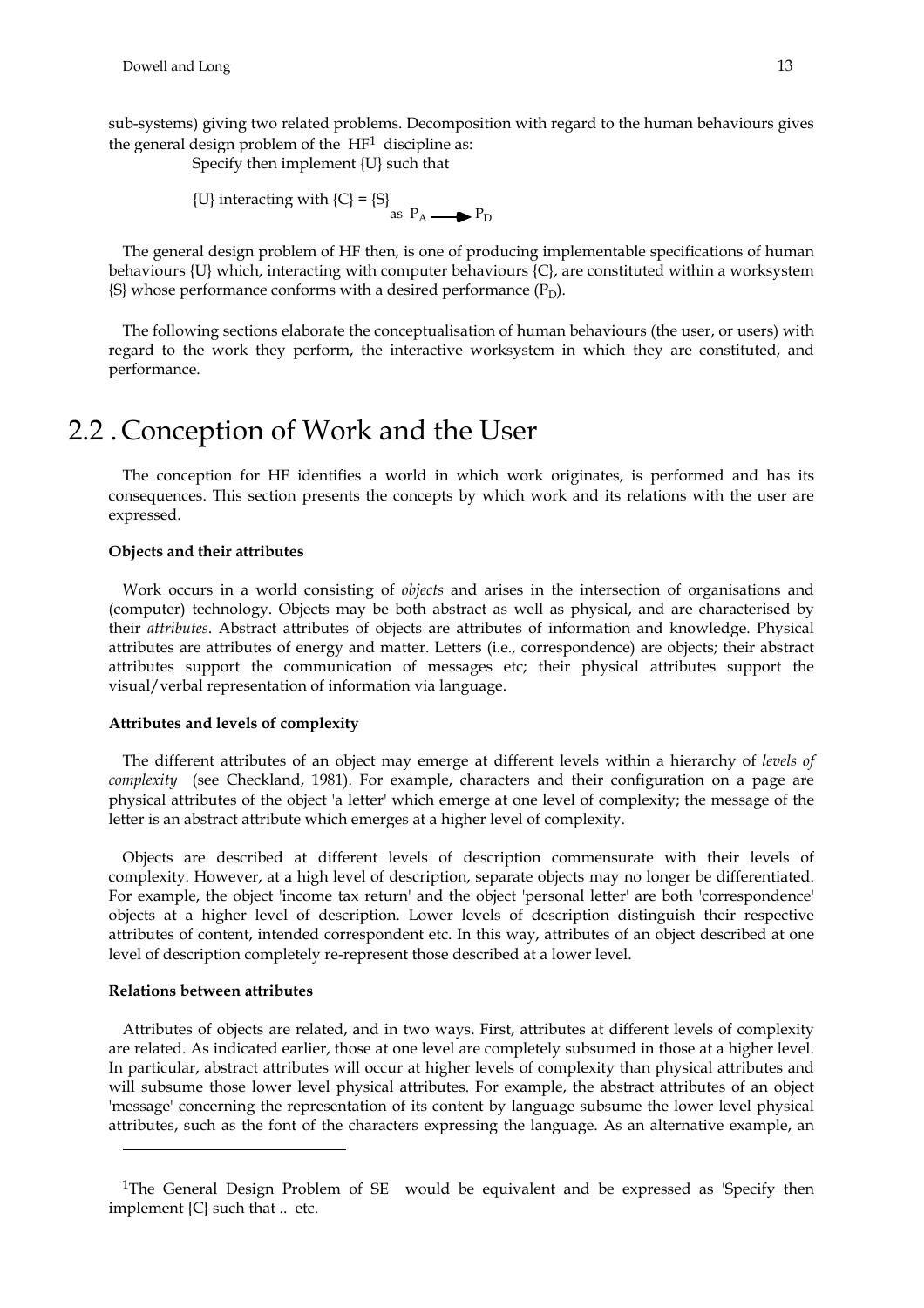industrial process, such as a steel rolling process in a foundry, is an object whose abstract attributes will include the process's efficiency. Efficiency subsumes physical attributes of the process, - its power consumption, rate of output, dimensions of the output (the rolled steel), etc - emerging at a lower level of complexity.

Second, attributes of objects are related within levels of complexity. There is a dependency between the attributes of an object emerging within the same level of complexity. For example, the attributes of the industrial process of power consumption and rate of output emerge at the same level and are inter-dependent.

#### **Attribute states and affordance**

 At any point or event in the history of an object, each of its attributes is conceptualised as having a state. Further, those states may change. For example, the content and characters (attributes) of a letter (object) may change state: the content with respect to meaning and grammar etc; its characters with respect to size and font etc. Objects exhibit an affordance for transformation, engendered by their attributes' potential for state change (see Gibson, 1977). Affordance is generally pluralistic in the sense that there may be many, or even, infinite transformations of objects, according to the potential changes of state of their attributes.

Attributes' relations are such that state changes of one attribute may also manifest state changes in related attributes, whether within the same level of complexity, or across different levels of complexity. For example, changing the rate of output of an industrial process (lower level attribute) will change both its power consumption (same level attribute) and its efficiency (higher level attribute).

#### **Organisations, domains (of application), and the requirement for attribute state changes**

A *domain of application* may be conceptualised as: 'a class of affordance of a class of objects'. Accordingly, an object may be associated with a number of domains of application ('domains'). The object 'book' may be associated with the domain of typesetting (state changes of its layout attributes) and with the domain of authorship (state changes of its textual content). In principle, a domain may have any level of generality, for example, the writing of letters and the writing of a particular sort of letter.

Organisations are conceptualised as having domains as their operational province and of requiring the realisation of the affordance of objects. It is a requirement satisfied through work. Work is evidenced in the state changes of attributes by which an object is intentionally transformed: it produces *transforms*, that is, objects whose attributes have an intended state. For example, 'completing a tax return' and 'writing to an acquaintance', each have a 'letter' as their transform, where those letters are objects whose attributes (their content, format and status, for example) have an intended state. Further editing of those letters would produce additional state changes, and therein, new transforms.

#### **Goals**

Organisations express their requirement for the transformation of objects through specifying goals. A *product goal* specifies a required transform - a required realisation of the affordance of an object. In expressing the required transformation of an object, a product goal will generally suppose necessary state changes of many attributes. The requirement of each attribute state change can be expressed as a *task goal*, deriving from the product goal. So for example, the product goal demanding transformation of a letter making its message more courteous, would be expressed by task goals possibly requiring state changes of semantic attributes of the propositional structure of the text, and of syntactic attributes of the grammatical structure. Hence, a product goal can be re-expressed as a *task goal structure*, a hierarchical structure expressing the relations between task goals, for example, their sequences.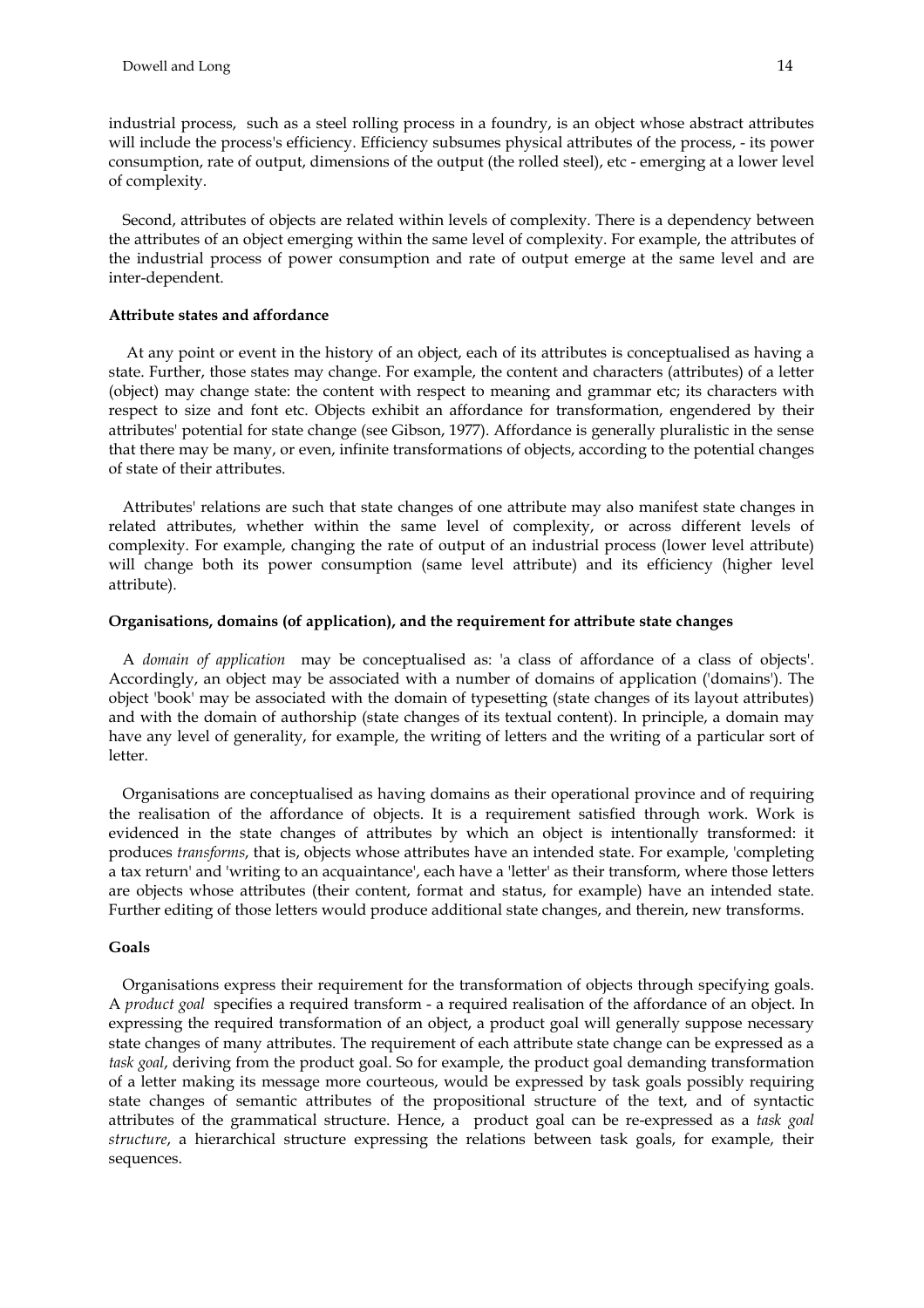In the case of the computer-controlled steel rolling process, the process is an object whose transformation is required by a foundry organisation and expressed by a product goal. For example, the product goal may specify the elimination of deviations of the process from a desired efficiency. As indicated earlier, efficiency will at least subsume the process's attributes of power consumption, rate of output, dimensions of the output (the rolled steel), etc. As also indicated earlier, those attributes will be inter-dependent such that state changes of one will produce state changes in the others - for example, changes in rate of output will also change the power consumption and the efficiency of the process. In this way, the product goal (of correcting deviations from the desired efficiency) supposes the related task goals (of setting power consumption, rate of output, dimensions of the output etc). Hence, the product goal can be expressed as a task goal structure and task goals within it will be assigned to the operator monitoring the process.

#### **Quality**

The transformation of an object demanded by a product goal will generally be of a multiplicity of attribute state changes - both within and across levels of complexity. Consequently, there may be alternative transforms which would satisfy a product goal - letters with different styles, for example where those different transforms exhibit differing compromises between attribute state changes of the object. By the same measure, there may also be transforms which will be at variance with the product goal. The concept of *quality* (Q) describes the variance of an actual transform with that specified by a product goal. It enables all possible outcomes of work to be equated and evaluated.

#### **Work and the user**

Conception of the domain then, is of objects, characterised by their attributes, and exhibiting an affordance arising from the potential changes of state of those attributes. By specifying product goals, organisations express their requirement for transforms - objects with specific attribute states. Transforms are produced through work, which occurs only in the conjunction of objects affording transformation and systems capable of producing a transformation.

From product goals derive a structure of related task goals which can be assigned either to the human or to the computer (or both) within an associated worksystem. The task goals assigned to the human are those which motivate the human's behaviours. The actual state changes (and therein transforms) which those behaviours produce may or may not be those specified by task and product goals, a difference expressed by the concept of quality.

Taken together, the concepts presented in this section support the HF conception's expression of work as relating to the user. The following section presents the concepts expressing the interactive worksystem as relating to the user.

### 2.3. Conception of the Interactive Worksystem and the User.

The conception for HF identifies *interactive worksystems* consisting of human and computer behaviours together performing work. This section presents the concepts by which interactive worksystems and the user are expressed.

#### **Interactive worksystems**

j

Humans are able to conceptualise goals and their corresponding behaviours are said to be intentional (or purposeful). Computers, and machines more generally, are designed to achieve goals, and their corresponding behaviours are said to be intended (or purposive[1\)](#page-14-0). An *interactive worksystem*

<span id="page-14-0"></span><sup>1</sup> Human behaviour is teleological, machine behaviour is teleonomic (Checkland, 1981).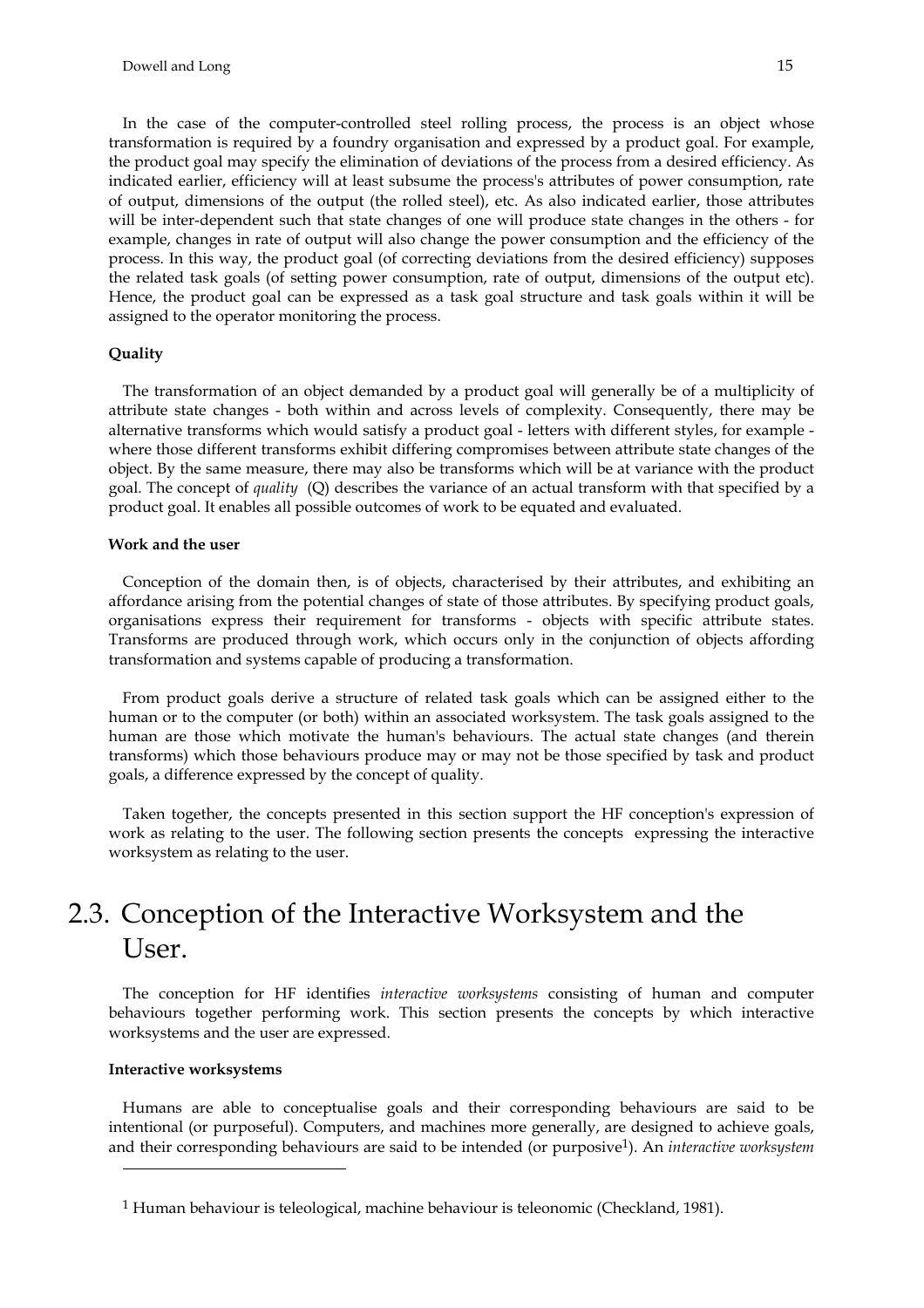j

('worksystem') is a behavioural system distinguished by a boundary enclosing all human and computer behaviours whose purpose is to achieve and satisfy a common goal. For example, the behaviours of a secretary and wordprocessor whose purpose is to produce letters constitute a worksystem. Critically, it is only by identifying that common goal that the boundary of the worksystem can be established: entities, and more so - humans, may exhibit a range of contiguous behaviours, and only by specifying the goals of concern, might the boundary of the worksystem enclosing all relevant behaviours be correctly identified.

Worksystems transform objects by producing state changes in the abstract and physical attributes of those objects (see Section 2.2). The secretary and wordprocessor may transform the object 'correspondence' by changing both the attributes of its meaning and the attributes of its layout. More generally, a worksystem may transform an object through state changes produced in related attributes. An operator monitoring a computer-controlled industrial process may change the efficiency of the process through changing its rate of output.

The behaviours of the human and computer are conceptualised as behavioural sub-systems of the worksystem - sub-systems which interact<sup>1</sup>. The human behavioural sub-system is here more appropriately termed the user. Behaviour may be loosely understood as 'what the human does', in contrast with 'what is done' (i.e. attribute state changes in a domain). More precisely the *user* is conceptualised as:

 a system of distinct and related human *behaviours*, identifiable as the sequence of states of a perso[n2](#page-15-1) interacting with a computer to perform work, and corresponding with a purposeful  $(intentional) transformation of objects in a domain<sup>3</sup> (see also Ashby, 1956).$ 

Although possible at many levels, the user must at least be expressed at a level commensurate with the level of description of the transformation of objects in the domain. For example, a secretary interacting with an electronic mailing facility is a user whose behaviours include receiving and replying to messages. An operator interacting with a computer-controlled milling machine is a user whose behaviours include planning the tool path to produce a component of specified geometry and tolerance.

#### **The user as a system of mental and physical human behaviours**

The behaviours constituting a worksystem are both physical as well as abstract. Abstract behaviours are generally the acquisition, storage, and transformation of information. They represent and process information at least concerning: domain objects and their attributes, attribute relations and attribute states, and the transformations required by goals. Physical behaviours are related to, and express, abstract behaviours.

Accordingly, the user is conceptualised as a system of both mental (abstract) and overt (physical) behaviours which extend a mutual influence - they are related. In particular, they are related within an assumed hierarchy of behaviour types (and their control) wherein mental behaviours generally determine, and are expressed by, overt behaviours. Mental behaviours may transform (abstract) domain objects represented in cognition, or express through overt behaviour plans for transforming domain objects.

<span id="page-15-0"></span><sup>1</sup> The human behaviours and computer behaviours are separate systems 'coupled' to form a worksystem (see Ashby, 1956)

<span id="page-15-1"></span><sup>2</sup>Behaviours are conceptualised as being supported and enabled by co-extensive structures. The user, however, is a description of a behavioural system and does not describe the corresponding human structures (see later in Section 2.3.).

<span id="page-15-2"></span><sup>&</sup>lt;sup>3</sup>This conception of human behaviour differs from that of behaviourist psychology which generally seeks correlations between observable inputs and outputs of a mental 'blackbox' without reference to any postulated artifacts of the mind or brain.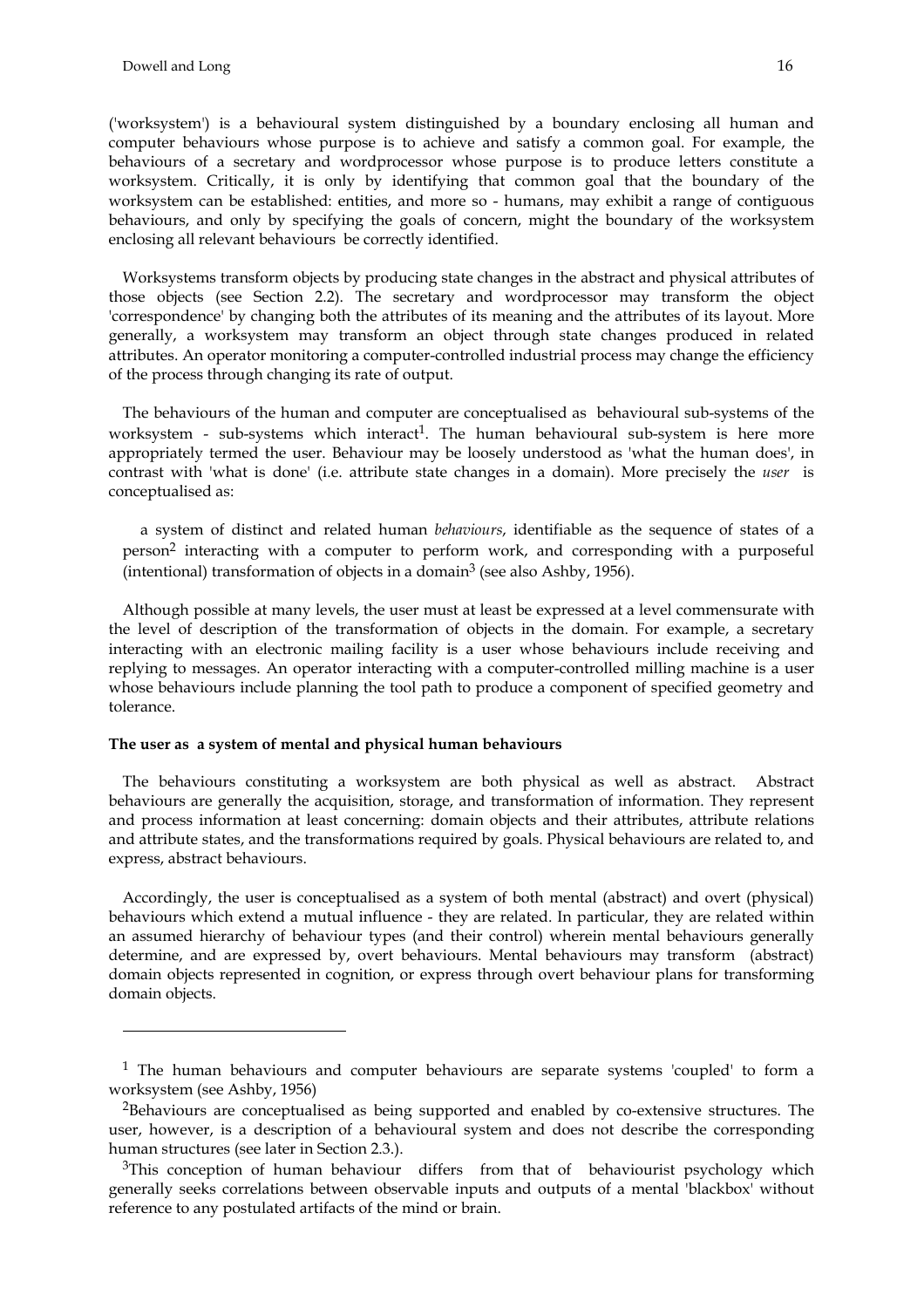So for example, the operator working in the control room of the foundry has the product goal required to maintain a desired condition of the computer-controlled steel rolling process. The operator attends to the computer (whose behaviours include the transmission of information about the process). Hence, the operator acquires a representation of the current condition of the process by collating the information displayed by the computer and assessing it by comparison with the condition specified by the product goal. The operator`s acquisition, collation and assessment are each distinct mental behaviours, conceptualised as representing and processing information. The operator reasons about the attribute state changes necessary to eliminate any discrepancy between current and desired conditions of the process, that is, the set of related changes which will produce the required transformation of the process. That decision is expressed in the set of instructions issued to the computer through overt behaviour - making keystrokes, for example.

The user is conceptualised as having cognitive, conative and affective aspects. The cognitive aspects of the user are those of their knowing, reasoning and remembering, etc; the conative aspects are those of their acting, trying and persevering, etc; and the affective aspects are those of their being patient, caring, and assured, etc. Both mental and overt human behaviours are conceptualised as having these three aspects.

#### **Human-computer interaction**

Although the human and computer behaviours may be treated as separable sub-systems of the worksystem, those sub-systems extend a "mutual influence", or interaction whose configuration principally determines the worksystem (Ashby, 1956).

*Interaction* is conceptualised as:

the mutual influence of the user (i.e., the human behaviours) and the computer behaviours associated within an interactive worksystem

Hence, the user {U} and computer behaviours {C} constituting a worksystem {S}, were expressed in the general design problem of HF (Section 2.1) as:

#### $\{U\}$  interacting with  $\{C\} = \{S\}$

Interaction of the human and computer behaviours is the fundamental determinant of the worksystem, rather than their individual behaviours *per se*. For example, the behaviours of an operator interact with the behaviours of a computer-controlled milling machine. The operator's behaviours influence the behaviours of the machine, perhaps in the tool path program - the behaviours of the machine, perhaps the run-out of its tool path, influences the selection behaviour of the operator. The configuration of their interaction - the inspection that the machine allows the operator, the tool path control that the operator allows the machine - determines the worksystem that the operator and machine behaviours constitute in their planning and execution of the machining work.

The assignment of task goals then, to either the human or the computer delimits the user and therein configures the interaction. For example, replacement of a mis-spelled word required in a document is a product goal which can be expressed as a task goal structure of necessary and related attribute state changes. In particular, the text field for the correctly spelled word demands an attribute state change in the text spacing of the document. Specifying that state change may be a task goal assigned to the user, as in interaction with the behaviours of early text editor designs, or it may be a task goal assigned to the computer, as in interaction with the 'wrap-round' behaviours of contemporary wordprocessor designs. The assignment of the task goal of specification configures the interaction of the human and computer behaviours in each case; it delimits the user.

#### **On-line and off-line human behaviours**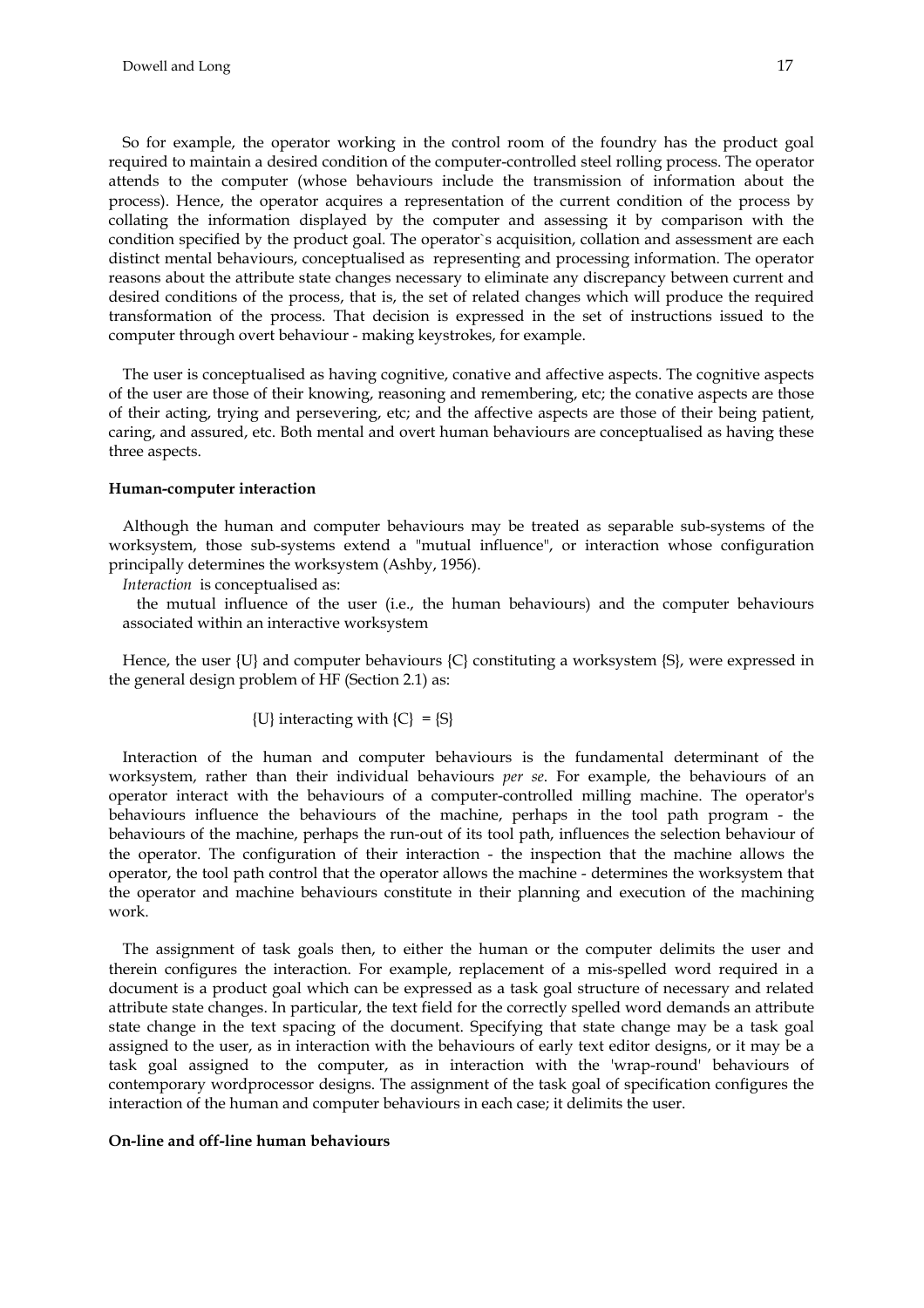The user may include both on-line and off-line human behaviours: on-line behaviours are associated with the computer's representation of the domain; offline behaviours are associated with noncomputer representations of the domain, or the domain itself.

As an illustration of the distinction, consider the example of an interactive worksystem consisting of behaviours of a secretary and a wordprocessor and required to produce a paper-based copy of a dictated letter stored on audio tape. The product goal of the worksystem here requires the transformation of the physical representation of the letter from one medium to another, that is, from tape to paper. From the product goal derives the task goals relating to required attribute state changes of the letter. Certain of those task goals will be assigned to the secretary. The secretary's off-line behaviours include listening to, and assimilating the dictated letter, so acquiring a representation of the domain directly. By contrast, the secretary's on-line behaviours include specifying the represention by the computer of the transposed content of the letter in a desired visual/verbal format of stored physical symbols.

On-line and off-line human behaviours are a particular case of the 'internal' interactions between a human's behaviours as, for example, when the secretary's typing interacts with memorisations of successive segments of the dictated letter.

#### **Human structures and the user**

Conceptualisation of the user as a system of human behaviours needs to be extended to the structures supporting behaviour.

Whereas human behaviours may be loosely understood as 'what the human does', the structures supporting them can be understood as 'how they are able to do what they do' (see Marr, 1982; Wilden, 1980). There is a one to many mapping between a human`s structures and the behaviours they might support: the structures may support many different behaviours.

 In co-extensively enabling behaviours at each level, structures must exist at commensurate levels. The human structural architecture is both physical and mental, providing the capability for a human's overt and mental behaviours. It provides a represention of domain information as symbols (physical and abstract) and concepts, and the processes available for the transformation of those representations. It provides an abstract structure for expressing information as mental behaviour. It provides a physical structure for expressing information as physical behaviour.

Physical human structure is neural, bio-mechanical and physiological. Mental structure consists of representational schemes and processes. Corresponding with the behaviours it supports and enables, human structure has cognitive, conative and affective aspects. The cognitive aspects of human structures include information and knowledge - that is, symbolic and conceptual representations - of the domain, of the computer and of the person themselves, and it includes the ability to reason. The conative aspects of human structures motivate the implementation of behaviour and its perseverence in pursuing task goals. The affective aspects of human structures include the personality and temperament which respond to and supports behaviour.

To illustrate the conceptualisation of mental structure, consider the example of structure supporting an operator's behaviours in the foundry control room. Physical structure supports perception of the steel rolling process and executing corrective control actions to the process through the computer input devices. Mental structures support the acquisition, memorisation and transformation of information about the steel rolling process. The knowledge which the operator has of the process and of the computer supports the collation, assessment and reasoning about corrective control actions to be executed.

The limits of human structure determine the limits of the behaviours they might support. Such structural limits include those of: intellectual ability; knowledge of the domain and the computer; memory and attentional capacities; patience; perseverence; dexterity; and visual acuity etc. The structural limits on behaviour may become particularly apparent when one part of the structure (a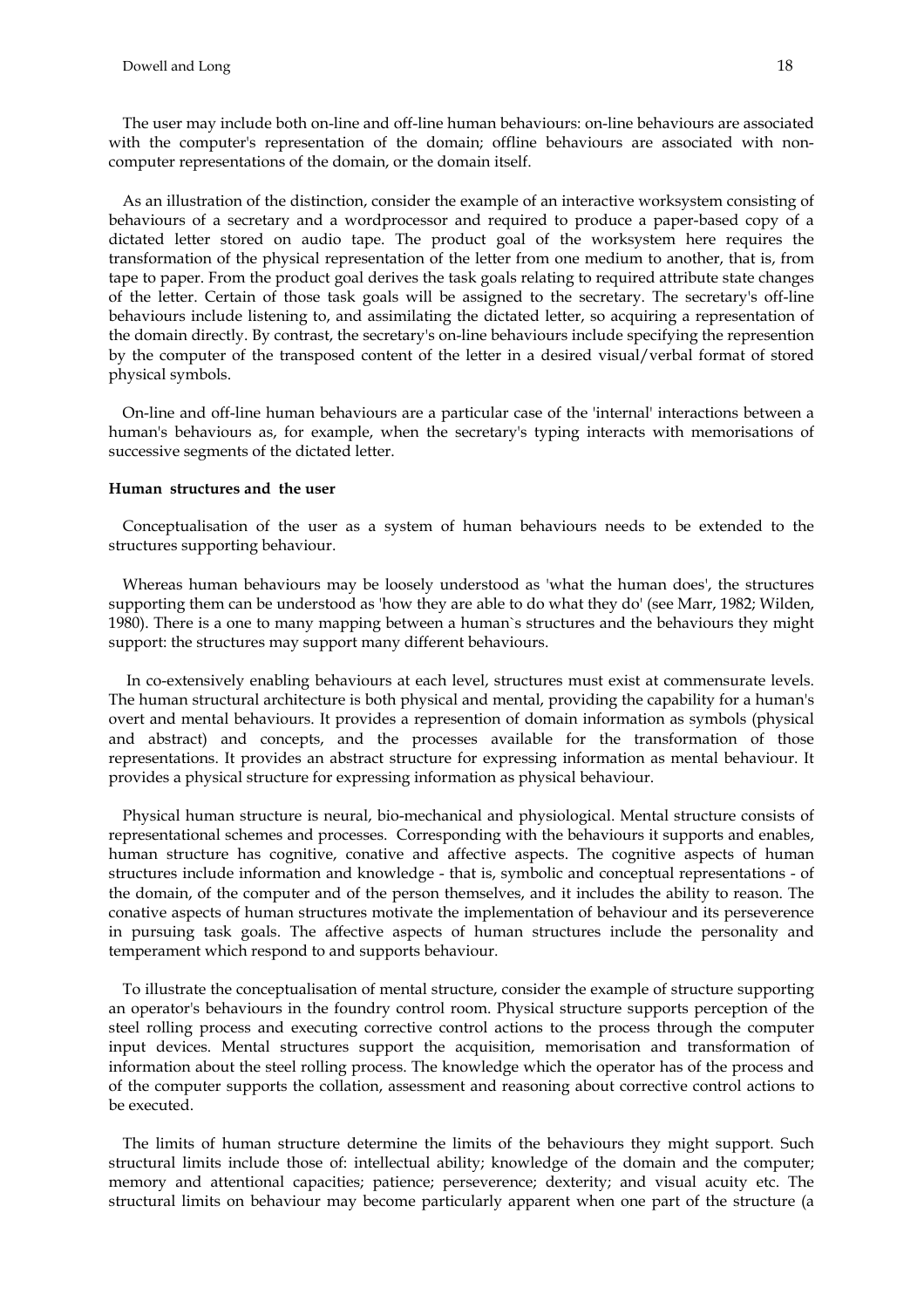channel capacity, perhaps) is required to support concurrent behaviours, perhaps simultaneous visual attending and reasoning behaviours. The user then, is 'resource' limited by the co-extensive human structure.

The behavioural limits of the human determined by structure are not only difficult to define with any kind of completeness, they will also be variable because that structure can change, and in a number of respects. A person may have self-determined changes in response to the domain - as expressed in learning phenomena, acquiring new knowledge of the domain, of the computer, and indeed of themselves, to better support behaviour. Also, human structure degrades with the expenditure of resources in behaviour, as evidenced in the phenomena of mental and physical fatigue. It may also change in response to motivating or de-motivating influences of the organisation which maintains the worksystem.

It must be emphasised that the structure supporting the user is independent of the structure supporting the computer behaviours. Neither structure can make any incursion into the other, and neither can directly support the behaviours of the other. (Indeed this separability of structures is a precondition for expressing the worksystem as two interacting behavioural sub-systems.) Although the structures may change in response to each other, they are not, unlike the behaviours they support, interactive; they are not included within the worksystem. The combination of structures of both human and computer supporting their interacting behaviours is conceptualised as the *user interface* .

#### **Resource costs of the user**

Work performed by interactive worksystems always incurs *resource cost*s. Given the separability of the human and the computer behaviours, certain resource costs are associated directly with the user and distinguished as structural human costs and behavioural human costs.

Structural human costs are the costs of the human structures co-extensive with the user. Such costs are incurred in developing and maintaining human skills and knowledge. More specifically, structural human costs are incurred in training and educating people, so developing in them the structures which will enable their behaviours necessary for effective working. Training and educating may augment or modify existing structures, provide the person with entirely novel structures, or perhaps even reduce existing structures. Structural human costs will be incurred in each case and will frequently be borne by the organisation. An example of structural human costs might be the costs of training a secretary in the particular style of layout required for an organisation's correspondence with its clients, and in the operation of the computer by which that layout style can be created.

Structural human costs may be differentiated as cognitive, conative and affective structural costs of the user. Cognitive structural costs express the costs of developing the knowledge and reasoning abilities of people and their ability for formulating and expressing novel plans in their overt behaviour - as necessary for effective working. Conative structural costs express the costs of developing the activity, stamina and persistence of people as necessary for effective working. Affective structural costs express the costs of developing in people their patience, care and assurance as necessary as necessary for effective working.

Behavioural human costs are the resource costs incurred by the user (i.e by human behaviours) in recruiting human structures to perform work. They are both physical and mental resource costs. Physical behavioural costs are the costs of physical behaviours, for example, the costs of making keystrokes on a keyboard and of attending to a screen display; they may be expressed without differentiation as physical workload. Mental behavioural costs are the costs of mental behaviours, for example, the costs of knowing, reasoning, and deciding; they may be expressed without differentiation as mental workload. Mental behavioural costs are ultimately manifest as physical behavioural costs.

When differentiated, mental and physical behavioural costs are conceptualised as the cognitive, conative and affective behavioural costs of the user. Cognitive behavioural costs relate to both the mental representing and processing of information, and the demands made on the individual`s extant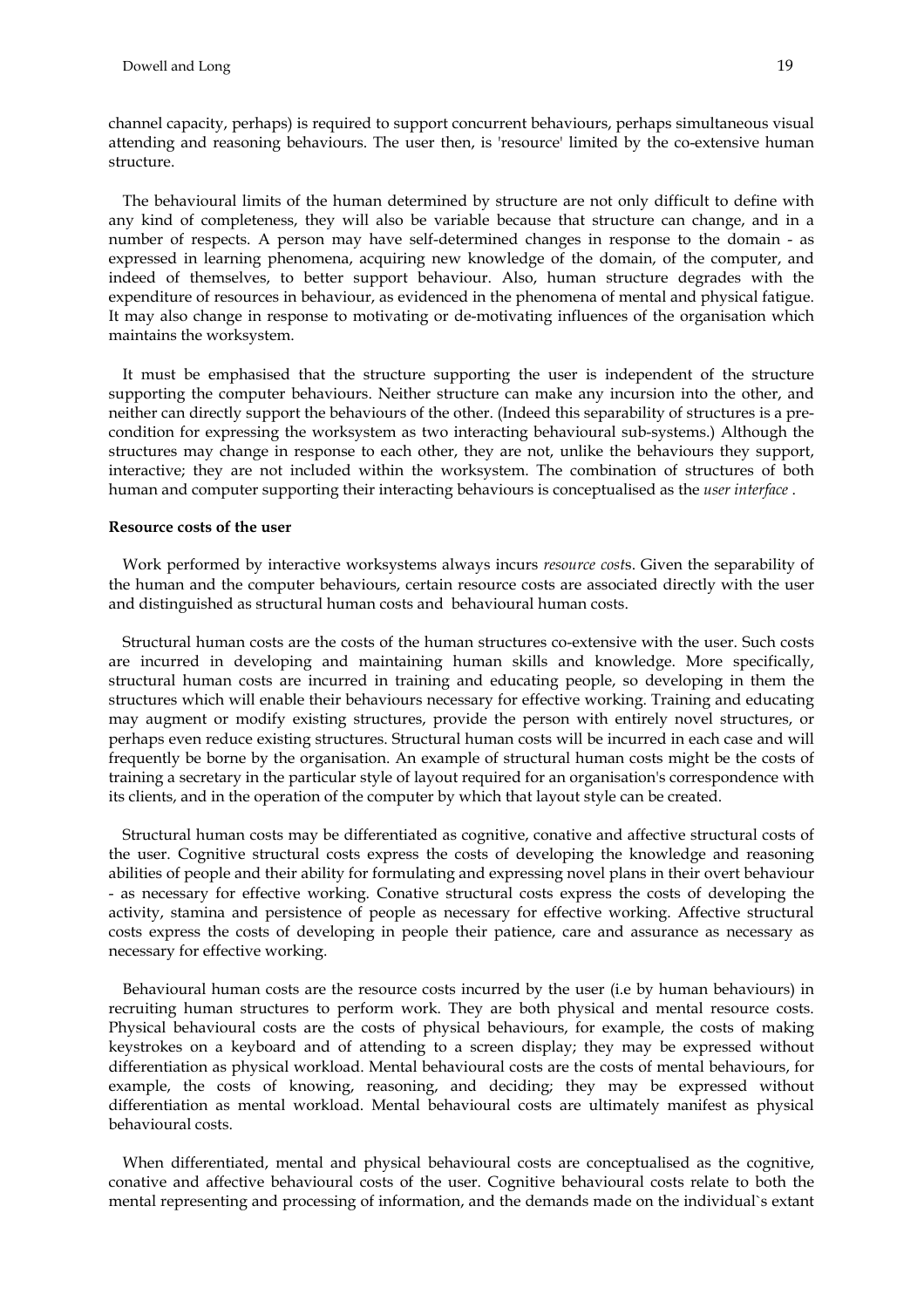knowledge, as well as the physical expression thereof in the formulation and expression of a novel plan. Conative behavioural costs relate to the repeated mental and physical actions and effort required by the formulation and expression of the novel plan. Affective behavioural costs relate to the emotional aspects of the mental and physical behaviours required in the formulation and expression of the novel plan. Behavioural human costs are evidenced in human fatigue, stress and frustration; they are costs borne directly by the individual.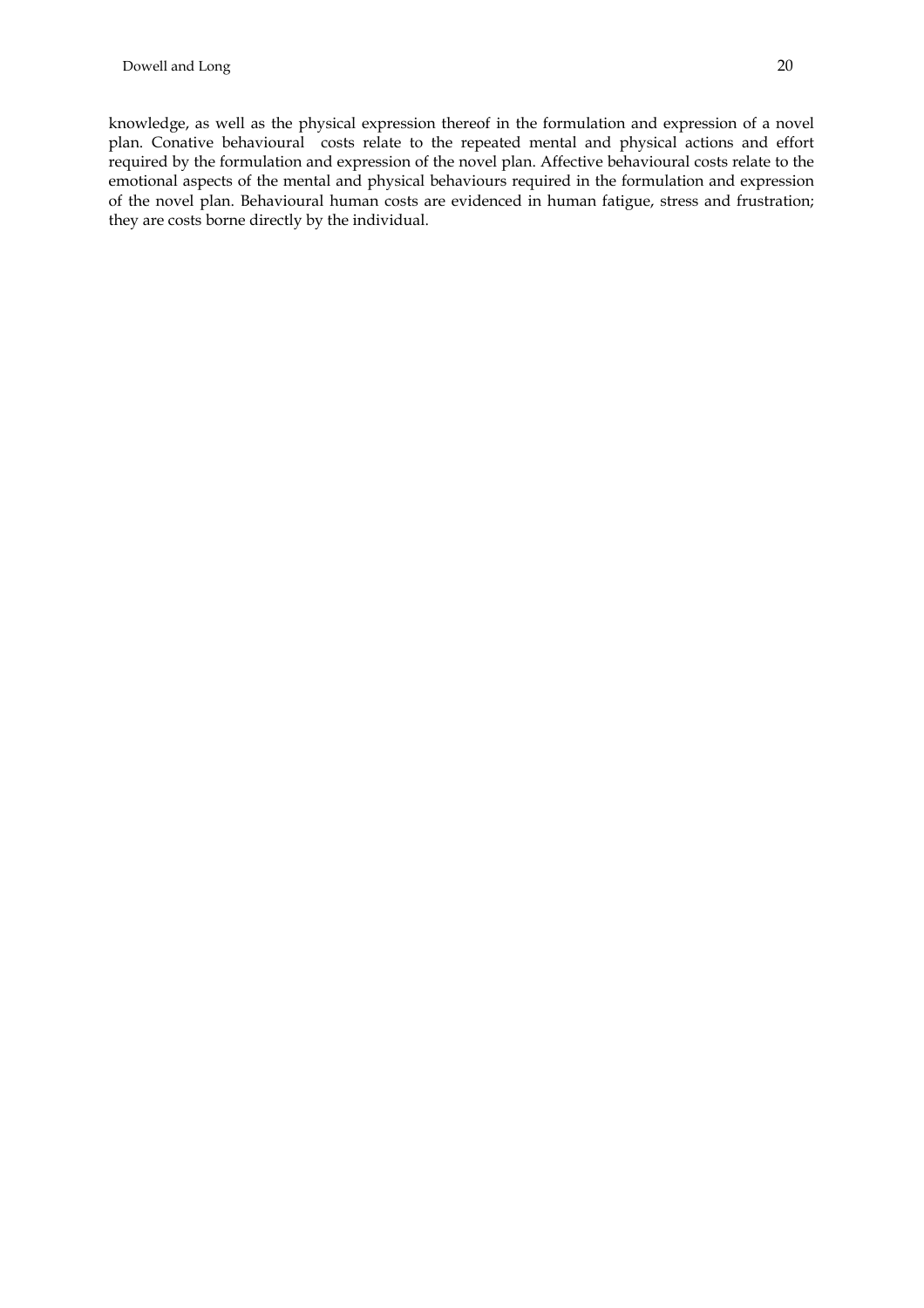j

# 2.4. Conception of Performance of the Interactive Worksystem and the User.

In asserting the general design problem of HF (Section 2.1.), it was reasoned that:

"Effectiveness derives from the relationship of an interactive worksystemwith its domain of application - it assimilates both the quality of the work performed by the worksystem, and the costs incurred by it. Quality and cost are the primary constituents of the concept of performance through which effectiveness is expressed. "

This statement followed from the distinction between interactive worksystems performing work, and the work they perform. Subsequent elaboration upon this distinction enables reconsideration of the concept of performance, and examination of its central importance within the conception for HF.

Because the factors which constitute this engineering concept of performance (i.e the quality and costs of work) are determined by behaviour, a concordance is assumed between the behaviours of worksystems and their performance: behaviour determines performance (see Ashby, 1956; Rouse, 1980). The quality of work performed by interactive worksystems is conceptualised as the actual transformation of objects with regard to their transformation demanded by product goals. The costs of work are conceptualised as the resource costs incurred by the worksystem, and are separately attributed to the human and computer. Specifically, the resource costs incurred by the human are differentiated as: structural human costs - the costs of establishing and maintaining the structure supporting behaviour; and behavioural human costs - the costs of the behaviour recruiting structure to its own support. Structural and behavioural human costs were further differentiated as cognitive, conative and affective costs.

A desired performance of an interactive worksystem may be conceptualised. Such a desired performance might either be absolute, or relative as in a comparative performance to be matched or improved upon. Accordingly, *criteria* expressing desired performance, may either specify categorical gross resource costs and quality, or they may specify critical instances of those factors to be matched or improved upon[1.](#page-20-0)

Discriminating the user's performance within the performance of the interactive worksystem would require the separate assimilation of human resource costs and their achievement of desired attribute state changes demanded by their assigned task goals. Further assertions concerning the user arise from the conceptualisation of worksystem performance. First, the conception of performance is able to distinguish the quality of the transform from the effectiveness of the worksystems which produce them. This distinction is essential as two worksystems might be capable of producing the same transform, yet if one were to incur a greater resource cost than the other, its effectiveness would be the lesser of the two systems.

Second, given the concordance of behaviour with performance, optimal human (and equally, computer) behaviours may be conceived as those which incur a minimum of resource costs in producing a given transform. Optimal human behaviour would minimise the resource costs incurred in producing a transform of given quality (Q). However, that optimality may only be categorically determined with regard to worksystem performance, and the best performance of a worksystem may still be at variance with the performance desired of it  $(P_D)$ . To be more specific, it is not sufficient for human behaviours simply to be error-free. Although the elimination of errorful human behaviours may contribute to the best performance possible of a given worksystem, that performance may still be

<span id="page-20-0"></span><sup>&</sup>lt;sup>1</sup>See Section 1.4. where the possibility for expressing, by an absolute value, the desired performance of a system or artifact is associated with the hardness of the design problem.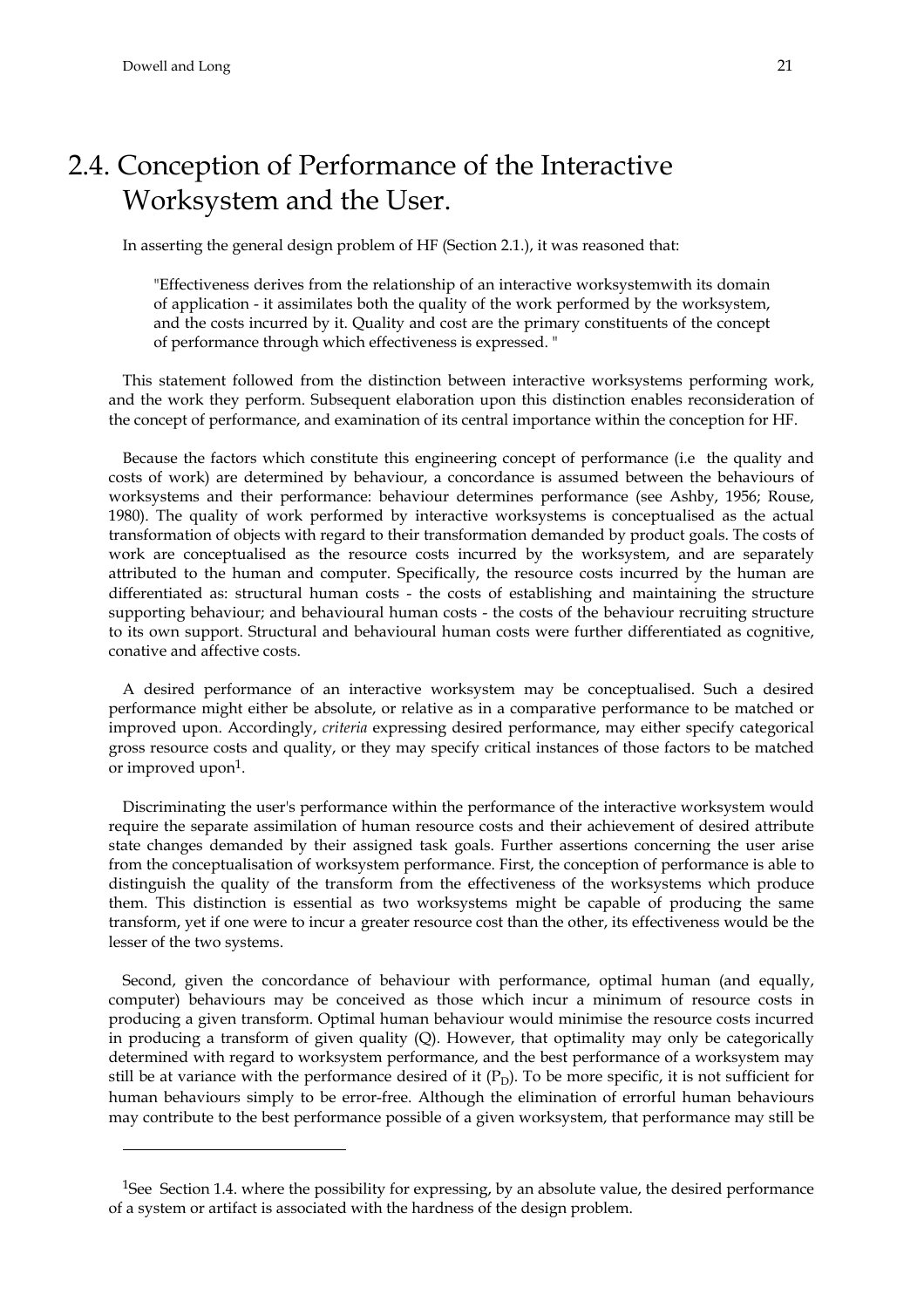less than desired performance. Conversely, although human behaviours may be errorful, a worksystem may still support a desired performance.

Third, the common measures of human 'performance' - errors and time, are related in this conceptualisation of performance. Errors are behaviours which increase resource costs incurred in producing a given transform, or which reduce the quality of transform, or both. The duration of human behaviours may (very generally) be associated with increases in behavioural user costs.

Fourth, structural and behavioural human costs may be traded-off in performance. More sophisticated human structures supporting the user, that is, the knowledge and skills of experienced and trained people, will incur high (structural) costs to develop, but enable more efficient behaviours - and therein, reduced behavioural costs.

Fifth, resource costs incurred by the human and the computer may be traded-off in performance. A user can sustain a level of performance of the worksystem by optimising behaviours to compensate for the poor behaviours of the computer (and *vice versa*), i.e., behavioural costs of the user and computer are traded-off. This is of particular concern for HF as the ability of humans to adapt their behaviours to compensate for poor computer-based systems often obscures the low effectiveness of worksystems.

This completes the conception for HF. From the initial assertion of the general design problem of HF, the concepts that were invoked in its formal expression have subsequently been defined and elaborated, and their coherence established.

# 2.5. Conclusions and the Prospect for Human Factors Engineering Principles

Part I of this paper examined the possibility of HF becoming an engineering discipline and specifically, of formulating HF engineering principles. Engineering principles, by definition prescriptive, were seen to offer the opportunity for a significantly more effective discipline, ameliorating the problems which currently beset HF - problems of poor integration, low efficiency, efficacy without guarantee, and slow development.

 A conception for HF is a pre-requisite for the formulation of HF engineering principles. It is the concepts and their relations which express the HF general design problem and which would be embodied in HF engineering principles. The form of a conception for HF was proposed in Part II. Originating in a conception for an engineering discipline of HCI (Dowell and Long, 1988a), the conception for HF is postulated as appropriate for supporting the formulation of HF engineering principles.

The conception for HF is a broad view of the HF general design problem. Instances of the general design problem may include the development of a worksystem, or the utilisation of a worksystem within an organisation. Developing worksystems which are effective, and maintaining the effectiveness of worksystems within a changing organisational environment, are both expressed within the problem. In addition, the conception takes the broad view on the research and development activities necessary to solve the general design problem and its instantiations, respectively. HF engineering research practices would seek solutions, in the form of (methodological and substantive) engineering principles, to the general design problem. HF engineering practices in systems development programmes would seek to apply those principles to solve instances of the general design problem, that is, to the design of specific users within specific interactive worksystems. Collaboration of HF and SE specialists and the integration of their practices is assumed.

Notwithstanding the comprehensive view of determinacy developed in Part I, the intention of specification associated with people might be unwelcome to some. Yet, although the requirement for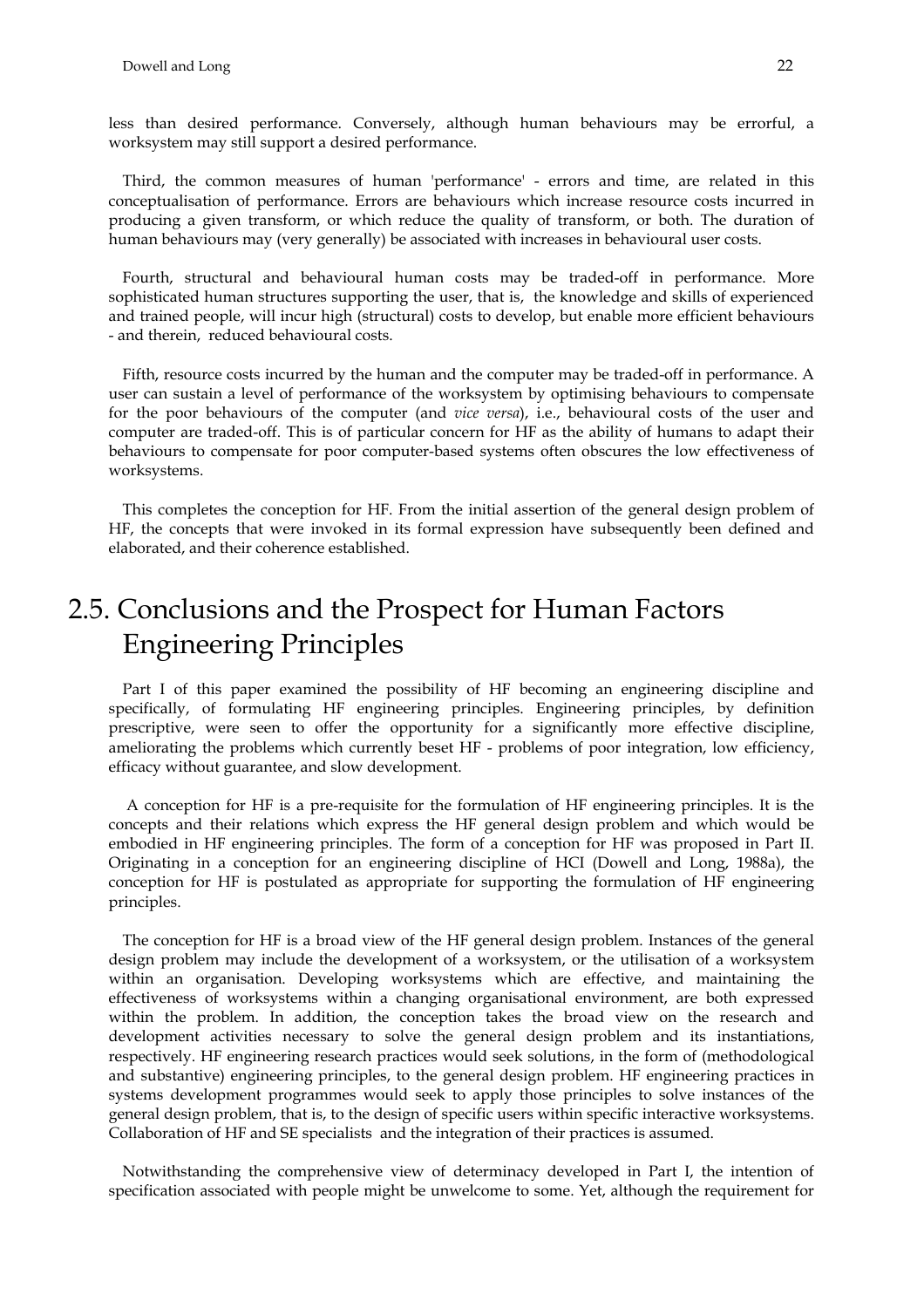and help facilities, or the design of the computer.

design and specification of the user is being unequivocally proposed, techniques for implementing those specifications are likely to be more familiar than perhaps expected - and possibly more welcome. Such techniques might include selection tests, aptitude tests, training programmes, manuals

A selection test would assess the conformity of a candidates' behaviours with a specification for the user. An aptitude test would assess the potential for a candidates' behaviours to conform with a specification for the user. Selection and aptitude tests might assess candidates either directly or indirectly. A direct test would observe candidates' behaviours in 'hands on' trial periods with the 'real' computer and domain, or with simulations of the computer and domain. An indirect test would examine the knowledge and skills (i.e., the structures) of candidates, and might be in the form of written examinations. A training programme would develop the knowledge and skills of a candidate as necessary for enabling their behaviours to conform with a specification for the user. Such programmes might take the form of either classroom tuition or 'hands on' learning. A manual or online help facility would augment the knowledge possessed by a human, enabling their behaviours to conform with a specification for the user. Finally, the design of the computer itself, through the interactions of its behaviours with the user, would enable the implementation of a specification for the user.

To conclude, discussion of the status of the conception for HF must be briefly extended. The contemporary HF discipline was characterised as a craft discipline. Although it may alternatively be claimed as an applied science discipline, such claims must still admit the predominantly craft nature of systems development practices (Long and Dowell, 1989). No instantiations of the HF engineering discipline implied in this paper are visible, and examples of supposed engineering practices may be readily associated with craft or applied science disciplines. There are those, however, who would claim the craft nature of the HF discipline to be dictated by the nature of the problem it addresses. They may maintain that the indeterminism and complexity of the problem of designing human systems (the softness of the problem) precludes the application of formal and prescriptive knowledge. This claim was rejected in Part I on the grounds that it mistakes the current absence of formal discipline knowledge as an essential reflection of the softness of its general design problem. The claim fails to appreciate that this absence may rather be symptomatic of the early stage of the discipline`s development. The alternative position taken by this paper is that the softness of the problem needs to be independently established. The general design problem of HF is, to some extent, hard - human behaviour is clearly to some useful degree deterministic - and certainly sufficiently deterministic for the design of certain interactive worksystems. It may accordingly be presumed that HF engineering principles can be formulated to support product quality within a systems development ethos of 'design for performance'.

The extent to which HF engineering principles might be realiseable in practice remains to be seen. It is not supposed that the development of effective systems will never require craft skills in some form, and engineering principles are not seen to be incompatible with craft knowledge, particularly with respect to their instantiation (Long and Dowell, 1989). At a minimum, engineering principles might be expected to augment the craft knowledge of HF professionals. Yet the great potential of HF engineering principles for the effectiveness of the discipline demands serious consideration. However, their development would only be by intention, and would be certain to demand a significant research effort. This paper is intended to contribute towards establishing the conception required for the formulation of HF engineering principles.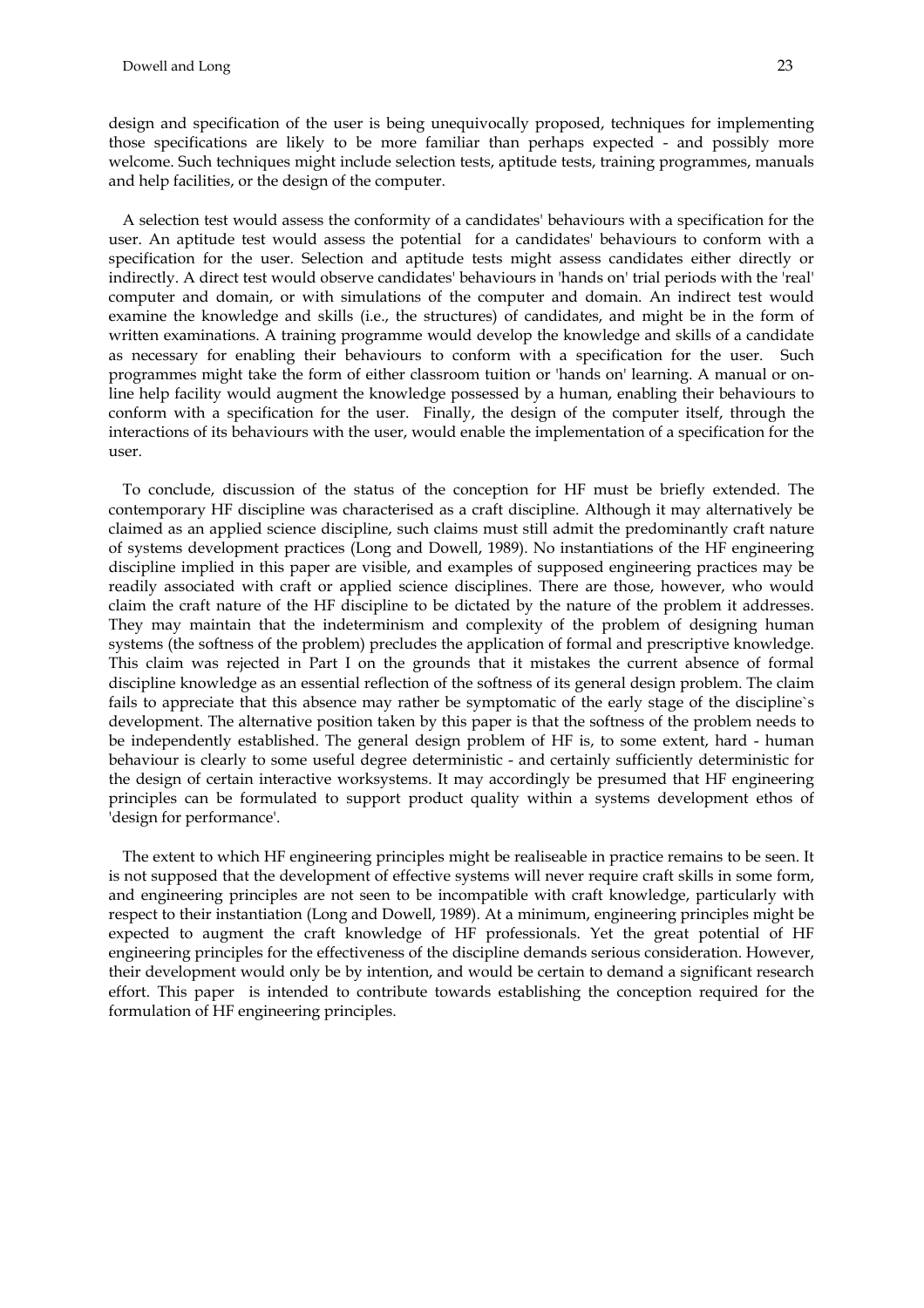### **References**

Ashby W. Ross, (1956), An Introduction to Cybernetics. London: Methuen.

Bornat R. and Thimbleby H., (1989), The Life and Times of ded, Text Display Editor. In J.B. Long and A.D. Whitefield (ed.s), Cognitive Ergonomics and Human Computer Interaction. Cambridge: Cambridge University Press.

Card, S. K., Moran, T., and Newell, A., (1983), The Psychology of Human Computer Interaction, New Jersey: Lawrence Erlbaum Associates.

Carey, T., (1989), Position Paper: The Basic HCI Course For Software Engineers. SIGCHI Bulletin, Vol. 20, no. 3.

Carroll J.M., and Campbell R. L., (1986), Softening up Hard Science: Reply to Newell and Card. Human Computer Interaction, Vol. 2, pp. 227-249.

Checkland P., (1981), Systems Thinking, Systems Practice. Chichester: John Wiley and Sons.

Cooley M.J.E., (1980), Architect or Bee? The Human/Technology Relationship. Slough: Langley Technical Services.

Didner R.S. A Value Added Approach to Systems Design. Human Factors Society Bulletin, May 1988.

Dowell J., and Long J. B., (1988a), Human-Computer Interaction Engineering. In N. Heaton and M . Sinclair (ed.s), Designing End-User Interfaces. A State of the Art Report. 15:8. Oxford: Pergamon Infotech.

Dowell, J., and Long, J. B., 1988b, A Framework for the Specification of Collaborative Research in Human Computer Interaction, in UK IT 88 Conference Publication 1988, pub. IEE and BCS.

Gibson J.J., (1977), The Theory of Affordances. In R.E. Shaw and J. Branford (ed.s), Perceiving, Acting and Knowing. New Jersey: Erlbaum.

Gries D., (1981), The Science of Programming, New York: Springer Verlag.

Hubka V., Andreason M.M. and Eder W.E., (1988), Practical Studies in Systematic Design, London: Butterworths.

Long J.B., Hammond N., Barnard P. and Morton J., (1983), Introducing the Interactive Computer at Work: the Users' Views. Behaviour And Information Technology, 2, pp. 39-106.

Long, J., (1987), Cognitive Ergonomics and Human Computer Interaction. In P. Warr (ed.), Psychology at Work. England: Penguin.

Long J.B., (1989), Cognitive Ergonomics and Human Computer Interaction: an Introduction. In J.B. Long and A.D. Whitefield (ed.s), Cognitive Ergonomics and Human Computer Interaction. Cambridge: Cambridge University Press.

Long J.B. and Dowell J., (1989), Conceptions of the Discipline of HCI: Craft, Applied Science, and Engineering. In Sutcliffe A. and Macaulay L., Proceedings of the Fifth Conference of the BCS HCI SG. Cambridge: Cambridge University Press.